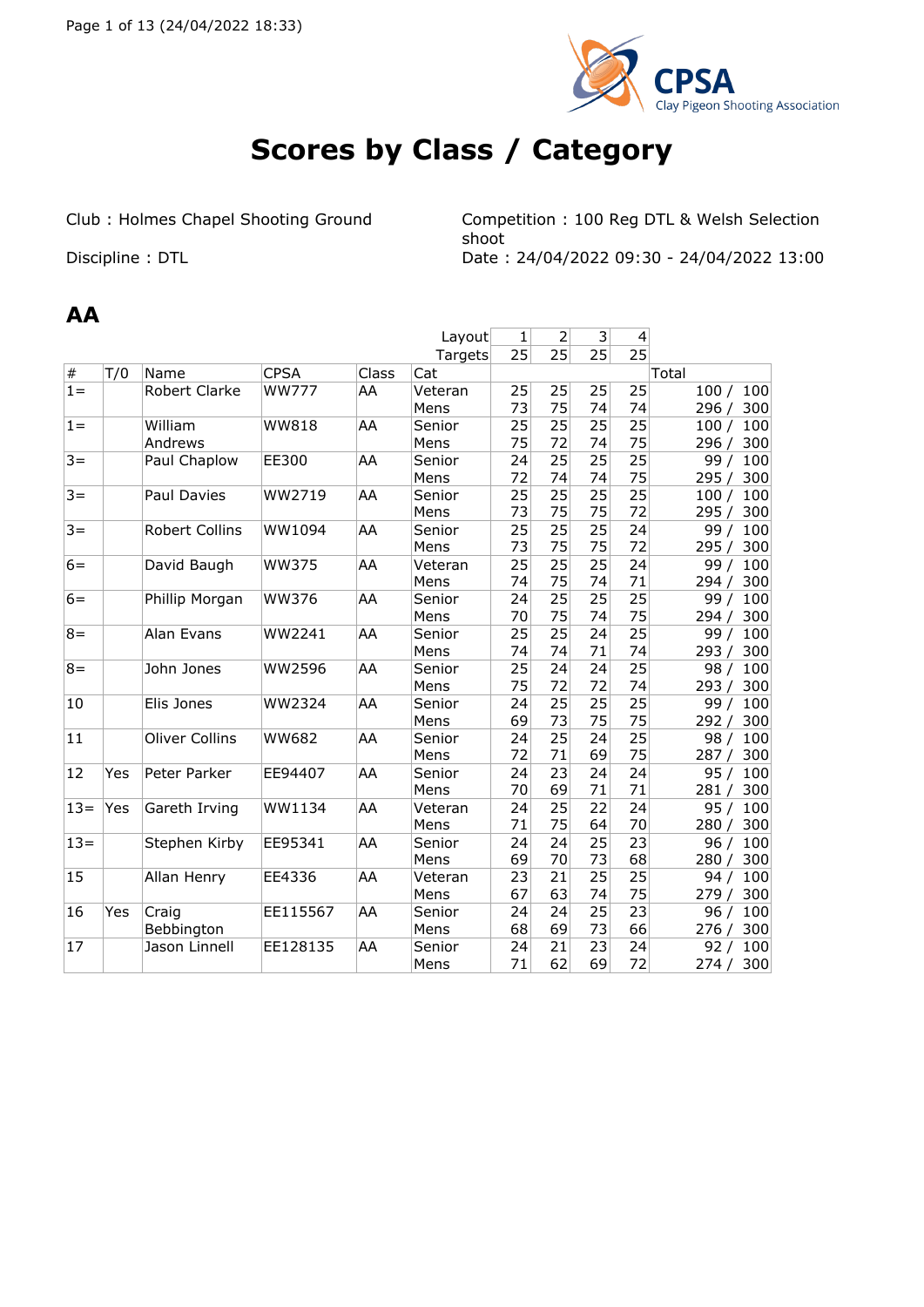

| A              |     |                        |               |       |                 |          |                |          |          |                    |
|----------------|-----|------------------------|---------------|-------|-----------------|----------|----------------|----------|----------|--------------------|
|                |     |                        |               |       | Layout          | 1        | $\overline{2}$ | 3        | 4        |                    |
|                |     |                        |               |       | Targets         | 25       | 25             | 25       | 25       |                    |
| $\#$           | T/0 | Name                   | <b>CPSA</b>   | Class | Cat             |          |                |          |          | Total              |
| $\overline{1}$ |     | <b>Iwan Mills</b>      | WW2790        | A     | Junior          | 25       | 25             | 25       | 25       | 100<br>100/        |
|                |     |                        |               |       | Mens            | 75       | 72             | 74       | 74       | 295/<br>300        |
| $\overline{2}$ | Yes | Ian Lloyd              | <b>WW276</b>  | A     | Senior          | 25       | 25             | 24       | 25       | 100<br>99/         |
|                |     |                        |               |       | Mens            | 75       | 74             | 72       | 73       | 300<br>294/        |
| $3 =$          |     | Ellis Pritchard        | WW2741        | A     | Veteran         | 25       | 25             | 25       | 23       | 100<br>98/         |
|                |     |                        |               |       | Mens            | 75       | 75             | 74       | 69       | 300<br>293/        |
| $3 =$          |     | Keith Bond             | EE6792        | A     | Veteran         | 25       | 25             | 25       | 24       | 100<br>99/         |
|                |     |                        |               |       | Mens            | 73       | 73             | 75       | 72       | 300<br>293/        |
| $3 =$          |     | Keith Waters           | EE122306      | A     | Veteran         | 24       | 25             | 25       | 24       | 98/<br>100         |
|                |     |                        |               |       | Mens            | 72       | 74             | 75       | 72       | 293 / 300          |
| 6              |     | David Ricketts         | <b>WW556</b>  | A     | Veteran         | 24       | 25             | 25       | 24       | 98/<br>100         |
|                |     |                        |               |       | Mens            | 69       | 74             | 75       | 72       | 300<br>290/        |
| $\overline{7}$ | Yes | Ian Foster             | WW2890        | A     | Senior          | 25       | 24             | 25       | 23       | 100<br>97/         |
|                |     |                        |               |       | Mens            | 72       | 71             | 74       | 69       | 300<br>286/        |
| 8              |     | Peter Richards         | EE120556      | Α     | Senior          | 25       | 24             | 25       | 23       | 97/<br>100         |
|                |     |                        |               |       | Mens            | 73       | 72             | 74       | 65       | 300<br>284 /       |
| $9 =$          | Yes | Dylan Owen             | WW2715        | A     | Senior          | 24<br>70 | 23<br>69       | 24<br>69 | 25<br>74 | 96/<br>100         |
| $9=$           |     | Geoffrey Rogers EE4526 |               | A     | Mens            | 25       | 23             | 24       | 23       | 300<br>282/<br>100 |
|                |     |                        |               |       | Veteran<br>Mens | 75       | 68             | 72       | 67       | 95/<br>282/<br>300 |
| $11 =$         |     | Philip Mills           | WW1544        | A     | Senior          | 24       | 25             | 23       | 23       | 95/<br>100         |
|                |     |                        |               |       | Mens            | 71       | 73             | 68       | 68       | 300<br>280/        |
| $11 =$         |     | <b>Rheinallt Evans</b> | WW2340        | Α     | Senior          | 22       | 23             | 25       | 24       | 94/<br>100         |
|                |     |                        |               |       | Mens            | 66       | 69             | 74       | 71       | 280 /<br>300       |
| $13=$          |     | Martin Jones           | WW2597        | A     | Senior          | 22       | 24             | 25       | 24       | 95/<br>100         |
|                |     |                        |               |       | Mens            | 65       | 70             | 73       | 71       | 300<br>279 /       |
| $13 =$         |     | Richard Lewis          | WW2233        | A     | Veteran         | 23       | 25             | 24       | 23       | 95/<br>100         |
|                |     |                        |               |       | Mens            | 67       | 73             | 71       | 68       | 300<br>279/        |
| $15 =$         | Yes | Dennis Evans           | WW433         | A     | Senior          | 23       | 25             | 25       | 22       | 95/<br>100         |
|                |     |                        |               |       | Mens            | 64       | 75             | 75       | 64       | 300<br>278/        |
| $15 =$         |     | Thomas                 | WW663         | Α     | Veteran         | 23       | 25             | 24       | 24       | 100<br>96/         |
|                |     | Devaney                |               |       | Mens            | 67       | 72             | 68       | 71       | 300<br>278 /       |
| $17 =$         |     | Darryl Perry           | <b>WW2948</b> | A     | Senior          | 25       | 21             | 25       | 24       | 100<br>95/         |
|                |     |                        |               |       | Mens            | 73       | 61             | 69       | 69       | 300<br>272/        |
| $17 =$         | Yes | Gareth Lloyd           | <b>WW277</b>  | A     | Veteran         | 24       | 21             | 24       | 23       | 92/<br>100         |
|                |     |                        |               |       | Mens            | 72       | 60             | 71       | 69       | 272 / 300          |
| $17 =$         |     | Roger Faulkner         | WW1759        | A     | Veteran         | 22       | 24             | 25       | 23       | 94 / 100           |
|                |     |                        |               |       | Mens            | 63       | 69             | 71       | 69       | 272 / 300          |
| $20 =$         |     | <b>Gwyn Davies</b>     | WW1284        | A     | Senior          | 24       | 24             | 22       | 24       | 94 / 100           |
|                |     |                        |               |       | Mens            | 67       | 70             | 64       | 69       | 270 / 300          |
| $20 =$         |     | John Howells           | <b>WW906</b>  | A     | Veteran         | 23       | 24             | 23       | 23       | 93/<br>100         |
|                |     |                        |               |       | Mens            | 67       | 72             | 68       | 63       | 270/<br>300        |
| 22             |     | Will Palmer            | WW5           | Α     | Veteran         | 25       | 20             | 23       | 24       | 92/<br>100         |
|                |     |                        |               |       | Mens            | 73       | 58             | 68       | 70       | 269 / 300          |
| 23             | Yes | Alan Hall              | EE103963      | A     | Veteran         | 23       | 21             | 23       | 24       | 91/<br>100         |
|                |     |                        |               |       | Mens            | 62       | 62             | 66       | 69       | 259 /<br>300       |
| 24             | Yes | Deena Irving           | WW1940        | A     | Senior          | 19       | 23             | 24       | 23       | 89 / 100           |
|                |     |                        |               |       | Ladies          | 52       | 65             | 69       | 62       | 248 / 300          |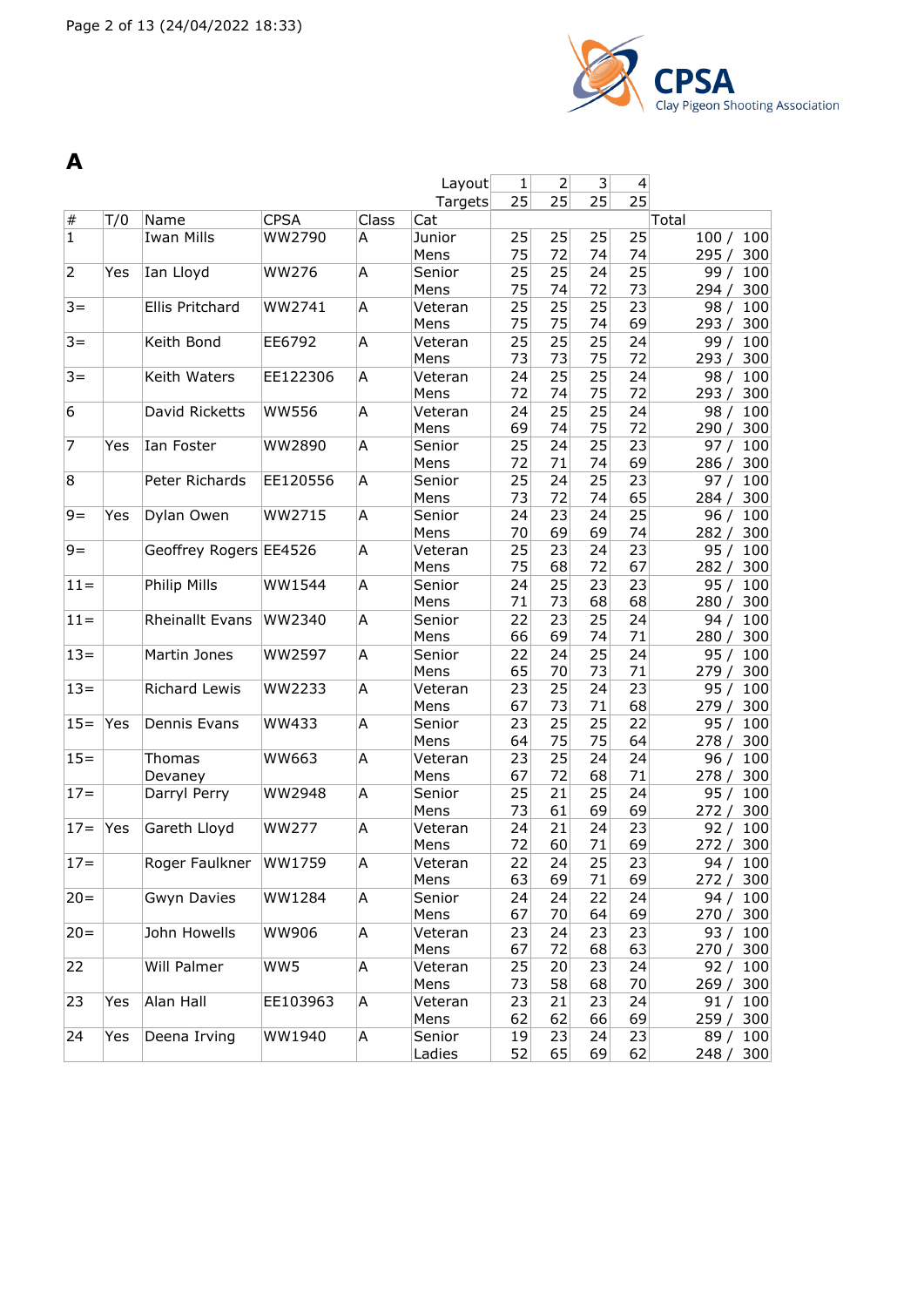

**B**

|                |     |                          |              |       | Layout          | $\mathbf{1}$ | $\overline{2}$ | $\overline{\mathbf{3}}$ | $\overline{\mathcal{L}}$ |                           |
|----------------|-----|--------------------------|--------------|-------|-----------------|--------------|----------------|-------------------------|--------------------------|---------------------------|
|                |     |                          |              |       | Targets         | 25           | 25             | 25                      | 25                       |                           |
| $\#$           | T/0 | Name                     | <b>CPSA</b>  | Class | Cat             |              |                |                         |                          | Total                     |
| $1 =$          |     | Adrian                   | SS6501       | B     | Senior          | 25           | 24             | 24                      | 25                       | 98/<br>100                |
|                |     | Hargreaves               |              |       | Mens            | 71           | 71             | 71                      | 75                       | 288/<br>300               |
| $1 =$          |     | <b>Alan Davies</b>       | WW1962       | B     | Veteran         | 25           | 24             | 25                      | 24                       | 100<br>98/                |
|                |     |                          |              |       | Mens            | 74           | 70             | 75                      | 69                       | 300<br>288/               |
| $\overline{3}$ |     | Philip Jesson            | EE4524       | В     | Veteran         | 23           | 25             | 24                      | 25                       | 100<br>97/                |
|                |     |                          |              |       | Mens            | 68           | 72             | 71                      | 74                       | 285/<br>300               |
| $\overline{4}$ |     | Nigel Clarke             | WW1798       | В     | Senior          | 24           | 24             | 25                      | 25                       | 98/<br>100                |
|                |     |                          |              |       | Mens            | 67           | 69             | 74                      | 74                       | 284/<br>300               |
| $\overline{5}$ |     | Mark Williams            | WW2840       | В     | Senior          | 23           | 25             | 24                      | $\overline{25}$          | 97/<br>100                |
|                |     |                          |              |       | Mens            | 67           | 72             | 70                      | 73                       | 282/<br>300               |
| $6=$           |     | Alan Ellison             | EE7578       | В     | Veteran         | 24           | 23             | 24                      | 24                       | 95/<br>100                |
|                |     |                          |              |       | Mens            | 70           | 69             | 71                      | 71                       | 300<br>281/               |
| $6=$           |     | Robert Jones             | WW2325       | В     | Senior          | 25           | 25             | 23<br>68                | 23                       | 96/<br>100                |
|                |     |                          |              |       | Mens            | 71<br>23     | 73<br>23       | 24                      | 69                       | 281 / 300                 |
| $8 =$          |     | David Waite              | WW2577       | В     | Veteran<br>Mens | 67           | 69             | 72                      | 24<br>72                 | 94/<br>100<br>280/<br>300 |
| $8 =$          | Yes | Ian Kippax               | EE141345     | В     | Veteran         | 23           | 24             | 24                      | 25                       | 100<br>96/                |
|                |     |                          |              |       | Mens            | 66           | 70             | 70                      | 74                       | 280/<br>300               |
| 10             |     | Mr A Gardener            | EE7442       | B     | Veteran         | 24           | 23             | 24                      | 24                       | 95/<br>100                |
|                |     |                          |              |       | Mens            | 72           | 67             | 70                      | 68                       | 300<br>277/               |
| $11 =$         | Yes | <b>Emrys Roberts</b>     | <b>WW280</b> | В     | Veteran         | 24           | 22             | 22                      | 25                       | 93/<br>100                |
|                |     |                          |              |       | Mens            | 71           | 65             | 66                      | 74                       | 276 / 300                 |
| $11 =$         |     | Russell Thomas           | WW1427       | В     | Veteran         | 25           | 24             | 24                      | 23                       | 100<br>96/                |
|                |     |                          |              |       | Mens            | 74           | 67             | 68                      | 67                       | 300<br>276/               |
| 13             |     | John Tennison            | EE124363     | B     | Veteran         | 25           | 23             | 22                      | 23                       | 100<br>93/                |
|                |     |                          |              |       | Mens            | 75           | 67             | 65                      | 67                       | 300<br>274/               |
| 14             |     | David Owen               | WW2824       | В     | Senior          | 23           | 25             | 25                      | 21                       | 94/<br>100                |
|                |     |                          |              |       | Mens            | 66           | 74             | 71                      | 62                       | 273/<br>300               |
| 15             | Yes | David Waring             | EE124591     | В     | Veteran         | 22           | 22             | 23                      | 25                       | 92/<br>100                |
|                |     |                          |              |       | Mens            | 65           | 65             | 68                      | 74                       | 272/<br>300               |
| 16             | Yes | Stephen Clark            | EE139807     | В     | Veteran         | 22           | 24             | 22                      | 25                       | 93/<br>100                |
|                |     |                          |              |       | Mens            | 64           | 70             | 62                      | 72                       | 268/<br>300               |
| 17             |     | Alan Williams            | WW3013       | В     | Senior          | 25           | 23             | 24                      | 20                       | 92/<br>100                |
|                |     |                          |              |       | Mens            | 73           | 68             | 69                      | 57                       | 300<br>267/               |
| $18 =$         |     | David Penty              | EE140587     | В     | Senior          | 23           | 20             | 23                      | 24                       | 90/<br>100                |
|                |     |                          |              |       | Mens            | 69           | 59             | 67                      | 71                       | 266 / 300                 |
| $18 =$         | Yes | Gwyn Stephens            | WW2294       | B     | Veteran         | 22           | 22             | 24                      | 24                       | 92/<br>100                |
|                |     |                          |              |       | Mens            | 65           | 63             | 67                      | 71                       | 266 / 300                 |
| $18 =$         |     | Patrick Kelly            | EE139414     | В     | Veteran         | 23           | 21             | 24                      | 24                       | 92 / 100                  |
|                |     |                          |              |       | Mens            | 68           | 58             | 68                      | 72                       | 266 / 300                 |
| 21             |     | Allan Jones              | WW1079       | В     | Veteran         | 19           | 23             | 22                      | 25                       | 89 / 100                  |
|                |     |                          |              |       | Mens            | 56           | 65             | 66                      | 73                       | 260 / 300                 |
| 22             |     | Neil Farnsworth EE128472 |              | В     | Senior          | 23           | 22             | 24                      | 19                       | 88 / 100                  |
|                |     |                          |              |       | Mens            | 67           | 64             | 66                      | 53                       | 250 / 300                 |
| 23             |     | Paul Harrison            | EE106360     | В     | Senior          | 18           | 21             | 20                      | 22                       | 81 / 100                  |
|                |     |                          |              |       | Mens            | 54           | 61             | 57                      | 63                       | 235/<br>300               |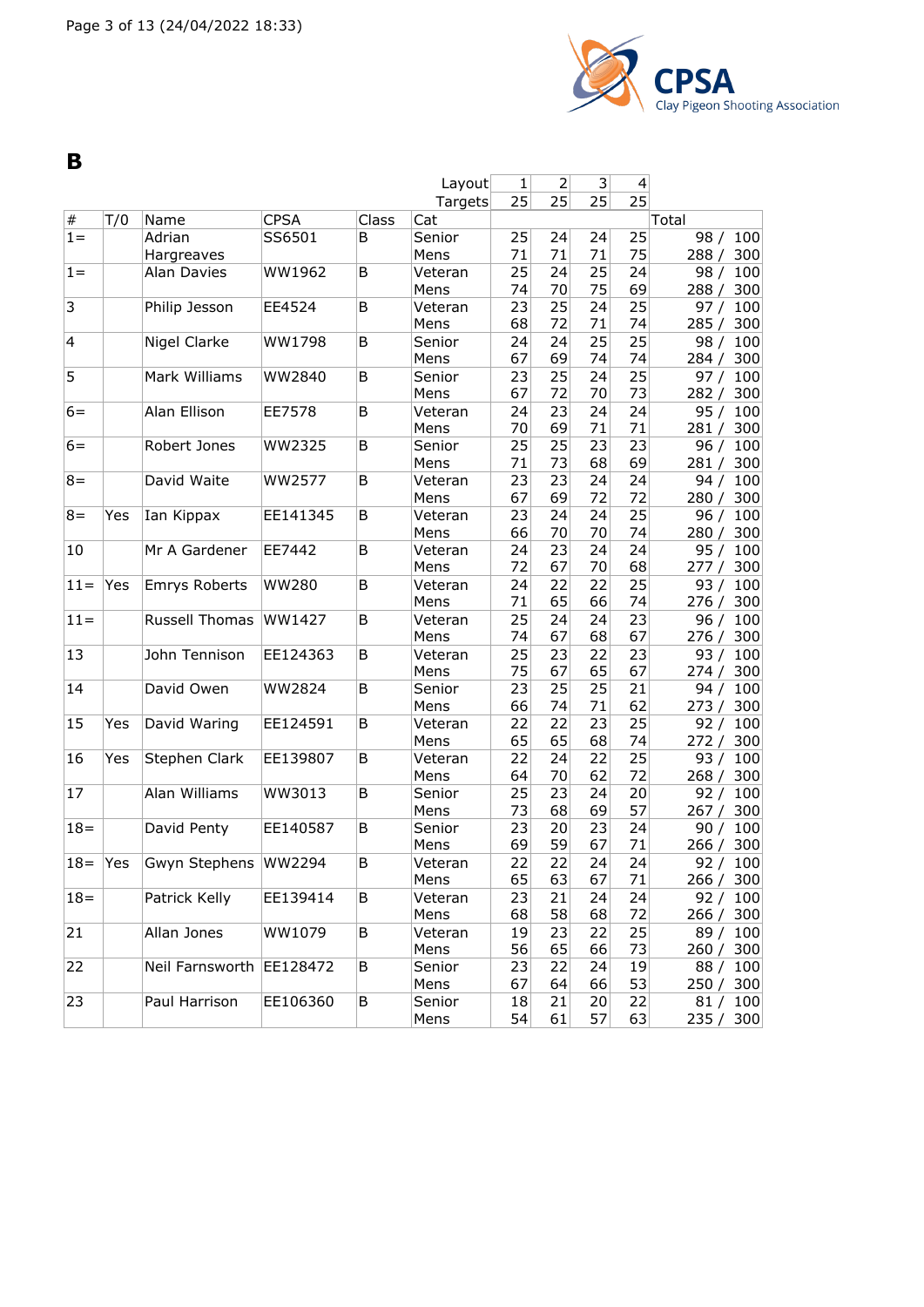

**C**

|                         |     |                         |              |       | Layout          | $\mathbf{1}$    | 2        | $\overline{3}$        | 4               |                           |
|-------------------------|-----|-------------------------|--------------|-------|-----------------|-----------------|----------|-----------------------|-----------------|---------------------------|
|                         |     |                         |              |       | Targets         | 25              | 25       | 25                    | $\overline{25}$ |                           |
| $\#$                    | T/0 | Name                    | <b>CPSA</b>  | Class | Cat             |                 |          |                       |                 | Total                     |
| $\overline{1}$          |     | Kenneth<br>Hudson       | EE139223     | C     | Senior<br>Mens  | 25<br>72        | 23<br>68 | 25<br>75              | 23<br>67        | 96/<br>100<br>300<br>282/ |
| $\overline{2}$          |     | Thomas                  | WW551        | C     | Veteran         | 24              | 24       | 25                    | 23              | 96/<br>100                |
|                         |     | Griffiths               |              |       | Mens            | 70              | 70       | 75                    | 66              | 300<br>281/               |
| 3                       |     | <b>Emlyn Davies</b>     | WW1414       | C     | Veteran         | 22              | 25       | 23                    | 24              | 100<br>94/                |
|                         |     |                         |              |       | Mens            | 66              | 74       | 67                    | 69              | 300<br>276/               |
| $\overline{\mathsf{4}}$ | Yes | John Williams           | WW2852       | С     | Veteran         | 25              | 22       | 22                    | 25              | 94 /<br>100               |
|                         |     |                         |              |       | Mens            | 74              | 64       | 63                    | 73              | 300<br>274/               |
| 5                       | Yes | <b>Byron Rees</b>       | WW2471       | C     | Veteran<br>Mens | 23<br>69        | 23<br>67 | $\overline{25}$<br>74 | 21<br>62        | 92/<br>100<br>300<br>272/ |
| $6=$                    |     | John Davies             | WW3005       | C     | Senior          | 24              | 23       | 24                    | 24              | 95/<br>100                |
|                         |     |                         |              |       | Mens            | 70              | 64       | 66                    | 71              | 300<br>271/               |
| $6=$                    |     | Steven Smith            | EE145336     | C     | Senior          | 22              | 24       | 24                    | 24              | 100<br>94/                |
|                         |     |                         |              |       | Mens            | 65              | 70       | 70                    | 66              | 300<br>271/               |
| 8                       | Yes | Fred Edwards            | WW109        | C     | Veteran         | 23              | 22       | 24                    | 22              | 91/<br>100                |
|                         |     |                         |              |       | Mens            | 68              | 63       | 71                    | 64              | 266/<br>300               |
| $9 =$                   |     | Emma Percival           | EE133374     | C     | Senior          | 22              | 22       | 24                    | 23              | 91/<br>100                |
|                         |     |                         |              |       | Ladies          | 64              | 64       | 68                    | 67              | 263/<br>300               |
| $9=$                    |     | Stephen                 | EE140869     | C     | Veteran         | 23              | 21       | 23                    | 23              | 100<br>90/                |
|                         |     | Scudder                 |              |       | Mens            | 66              | 60       | 69                    | 68              | 263/<br>300               |
| $11 =$                  |     | Alexander<br>Hargreaves | SS6666       | C     | Junior<br>Mens  | 22<br>60        | 21<br>59 | 24<br>68              | 24<br>68        | 91/<br>100<br>255/<br>300 |
| $11 =$                  |     | Amanda Staffer          | WW2857       | C     | Senior          | 24              | 20       | 22                    | 21              | 87/<br>100                |
|                         |     |                         |              |       | Ladies          | 70              | 59       | 65                    | 61              | 255/<br>300               |
| $11 =$                  |     | Chris Holden            | EE135113     | C     | Veteran         | 21              | 22       | 24                    | 22              | 89/<br>100                |
|                         |     |                         |              |       | Mens            | 62              | 61       | 68                    | 64              | 255/<br>300               |
| $11 =$                  |     | James Eastbury          | EE146219     | $C^*$ | Senior          | 22              | 22       | 22                    | 22              | 100<br>88/                |
|                         |     |                         |              |       | Mens            | 61              | 64       | 65                    | 65              | 300<br>255/               |
| 15                      |     | James Owen              | EE144327     | С     | Senior          | 21              | 21       | 23                    | 22              | 87/<br>100                |
|                         |     |                         |              |       | Mens            | 59              | 61       | 68                    | 66              | 254/<br>300               |
| 16                      |     | Geoffrey Dean           | EE145226     | С     | Veteran         | 21              | 19       | 21                    | 24              | 85/<br>100                |
|                         |     |                         |              |       | Mens            | 63              | 55       | 62                    | 69              | 300<br>249/               |
| 17                      | Yes | Richard Thomas WW2745   |              | С     | Veteran         | 21              | 18       | 21                    | 25              | 85/<br>100                |
| 18                      |     | Michael Davies          | WW2608       | C     | Mens            | 61<br>22        | 50<br>20 | 60<br>19              | 75<br>22        | 300<br>246/<br>83/<br>100 |
|                         |     |                         |              |       | Veteran<br>Mens | 65              | 59       | 55                    | 65              | 244 / 300                 |
| 19                      |     | Diana Barnett           | WW2621       | C     | Veteran         | 20 <sup>°</sup> | 22       | 19                    | 22              | 83 / 100                  |
|                         |     |                         |              |       | Ladies          | 58              | 64       | 56                    | 62              | 240 / 300                 |
| 20                      | Yes | David Jones             | <b>WW350</b> | C     | Veteran         | 17              | 20       | 20                    | 23              | 80 / 100                  |
|                         |     |                         |              |       | Mens            | 51              | 58       | 59                    | 68              | 236 / 300                 |
| 21                      | Yes | Michael Lewis           | WW2766       | C     | Veteran         | 22              | 20       | 20                    | 20              | 82 / 100                  |
|                         |     |                         |              |       | Mens            | 63              | 56       | 58                    | 58              | 235 / 300                 |
| $ 22=$                  |     | Ian Turtle              | EE121681     | C     | Senior          | 17              | 19       | 23                    | 20              | 79 / 100                  |
|                         |     |                         |              |       | Mens            | 48              | 54       | 68                    | 60              | 230 / 300                 |
| $22 =$                  | Yes | Robin Dennis            | EE141184     | C     | Veteran         | 18              | 23       | 21                    | 18              | 80 / 100                  |
|                         |     |                         |              |       | Mens            | 50              | 65       | 63                    | 52              | 230 / 300                 |
| 24                      |     | John Parry              | WW215        | С     | Veteran         | 18<br>52        | 19<br>57 | 21<br>57              | 21<br>60        | 79 / 100                  |
| 25                      | Yes | John Jones              | WW259        | C     | Mens<br>Veteran | 19              | 21       | 20                    | 19              | 226 / 300<br>79 / 100     |
|                         |     |                         |              |       | Mens            | 50              | 61       | 58                    | 56              | 225 / 300                 |
| 26                      | Yes | Oliver Fletcher         | EE144891     | C     | Senior          | 19              | 19       | 21                    | 22              | 81 / 100                  |
|                         |     |                         |              |       | Mens            | 55              | 56       | 56                    | 57              | 224 / 300                 |
| 27                      |     | Neil Passey             | EE143173     | С     | Veteran         | 20 <sub>2</sub> | 17       | 18                    | 19              | 74 / 100                  |
|                         |     |                         |              |       | Mens            | 59              | 50       | 54                    | 55              | 218 / 300                 |
| 28                      |     | John Owen               | EE136022     | С     | Veteran         | 19              | 17       | 19                    | 16              | 71/100                    |
|                         |     |                         |              |       | Mens            | 55              | 48       | 55                    | 47              | 205 / 300                 |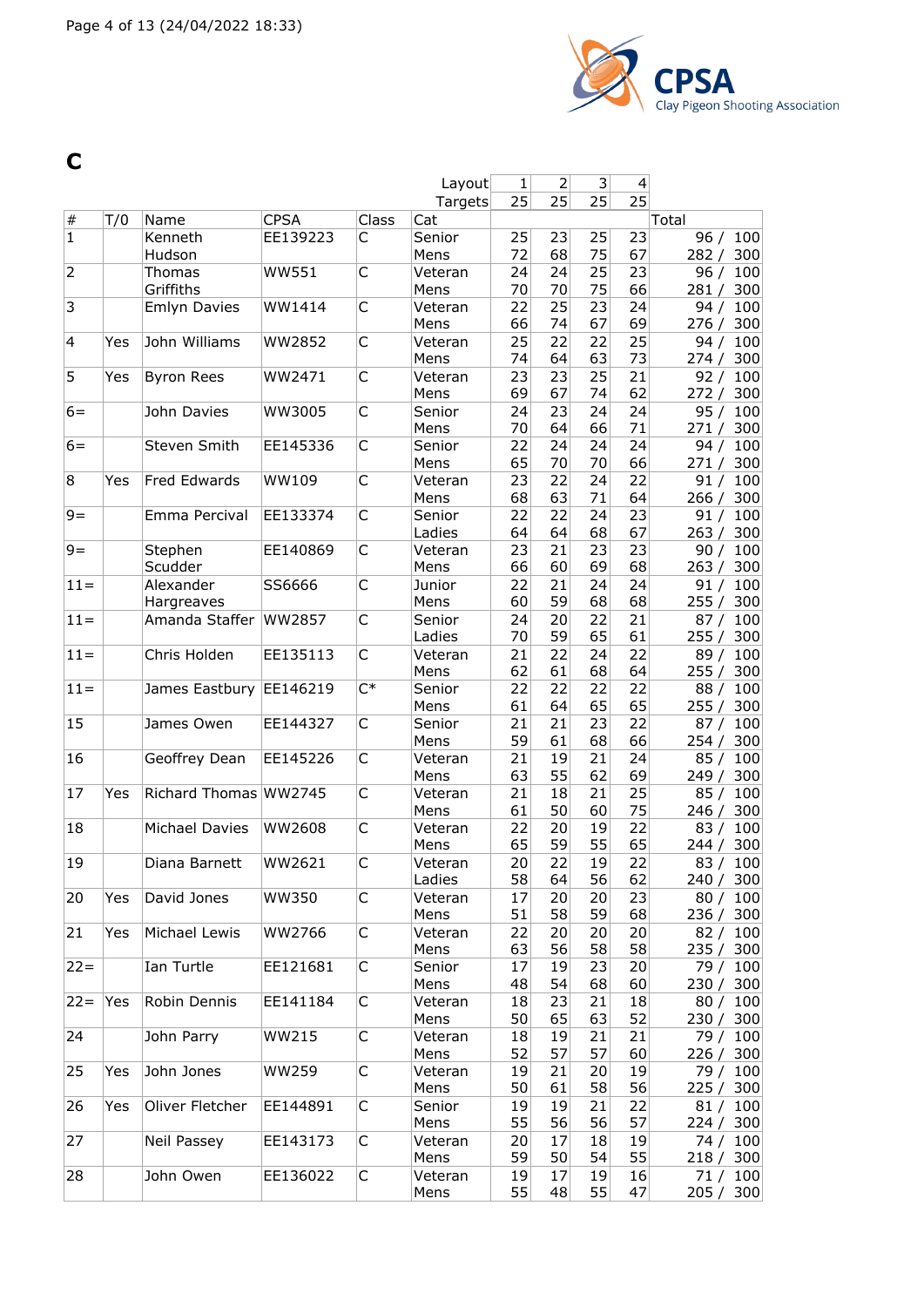Page 5 of 13 (24/04/2022 18:33)



### **Junior**

|   |     |            |             |        | Layout  |    |    | っ  |    |            |
|---|-----|------------|-------------|--------|---------|----|----|----|----|------------|
|   |     |            |             |        | Targets | 25 | 25 | 25 | 25 |            |
| # | T/0 | Name       | <b>CPSA</b> | Class  | Cat     |    |    |    |    | Total      |
|   |     | Iwan Mills | WW2790      | A      | Junior  | 25 | 25 | 25 | 25 | 100<br>100 |
|   |     |            |             |        | Mens    | 75 | 72 | 74 | 74 | 300<br>295 |
| 2 |     | Alexander  | SS6666      | ┌<br>֊ | Junior  | 22 | 21 | 24 | 24 | 100<br>91  |
|   |     | Hargreaves |             |        | Mens    | 60 | 59 | 68 | 68 | 300<br>255 |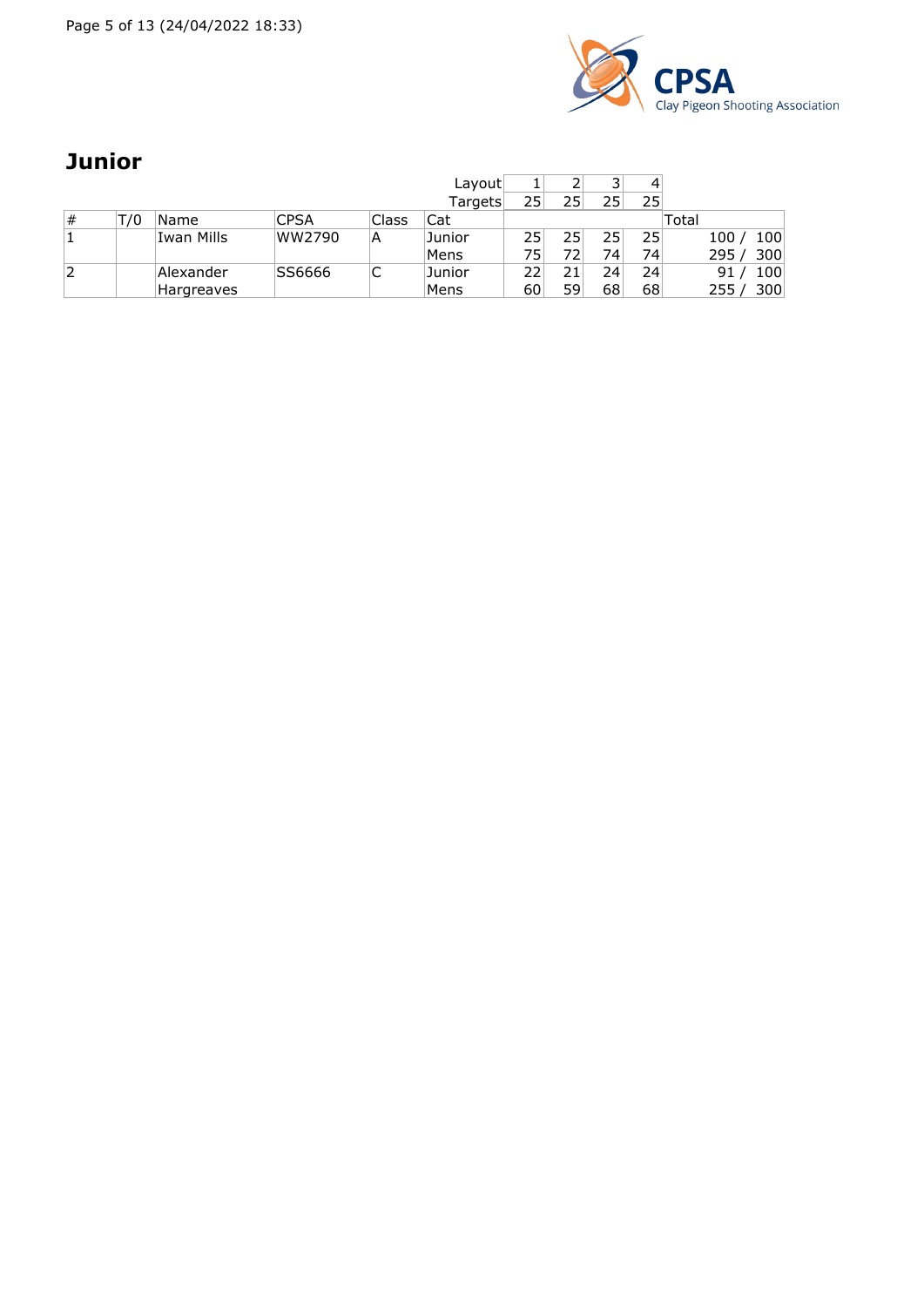Page 6 of 13 (24/04/2022 18:33)



## **Ladies**

|                |     |                |             |       | Layout  |    |                 | 3  | 4               |             |
|----------------|-----|----------------|-------------|-------|---------|----|-----------------|----|-----------------|-------------|
|                |     |                |             |       | Targets | 25 | 25              | 25 | 25              |             |
| #              | T/0 | Name           | <b>CPSA</b> | Class | Cat     |    |                 |    |                 | Total       |
| 1              |     | Emma Percival  | EE133374    | C     | Senior  | 22 | 22              | 24 | 23 <sup>1</sup> | 100<br>91   |
|                |     |                |             |       | Ladies  | 64 | 64              | 68 | 67              | 300<br>263  |
| $\overline{2}$ |     | Amanda Staffer | WW2857      |       | Senior  | 24 | 20 <sup>1</sup> | 22 | 21              | 87<br>100   |
|                |     |                |             |       | Ladies  | 70 | 59              | 65 | 61              | 300<br>255/ |
| 3              | Yes | Deena Irving   | WW1940      | A     | Senior  | 19 | 23 <sup>1</sup> | 24 | 23              | 100<br>89   |
|                |     |                |             |       | Ladies  | 52 | 65              | 69 | 62              | 300<br>248  |
| $\overline{4}$ |     | Diana Barnett  | WW2621      | C     | Veteran | 20 | 22              | 19 | 22              | 83<br>100   |
|                |     |                |             |       | Ladies  | 58 | 64              | 56 | 62              | 300<br>240  |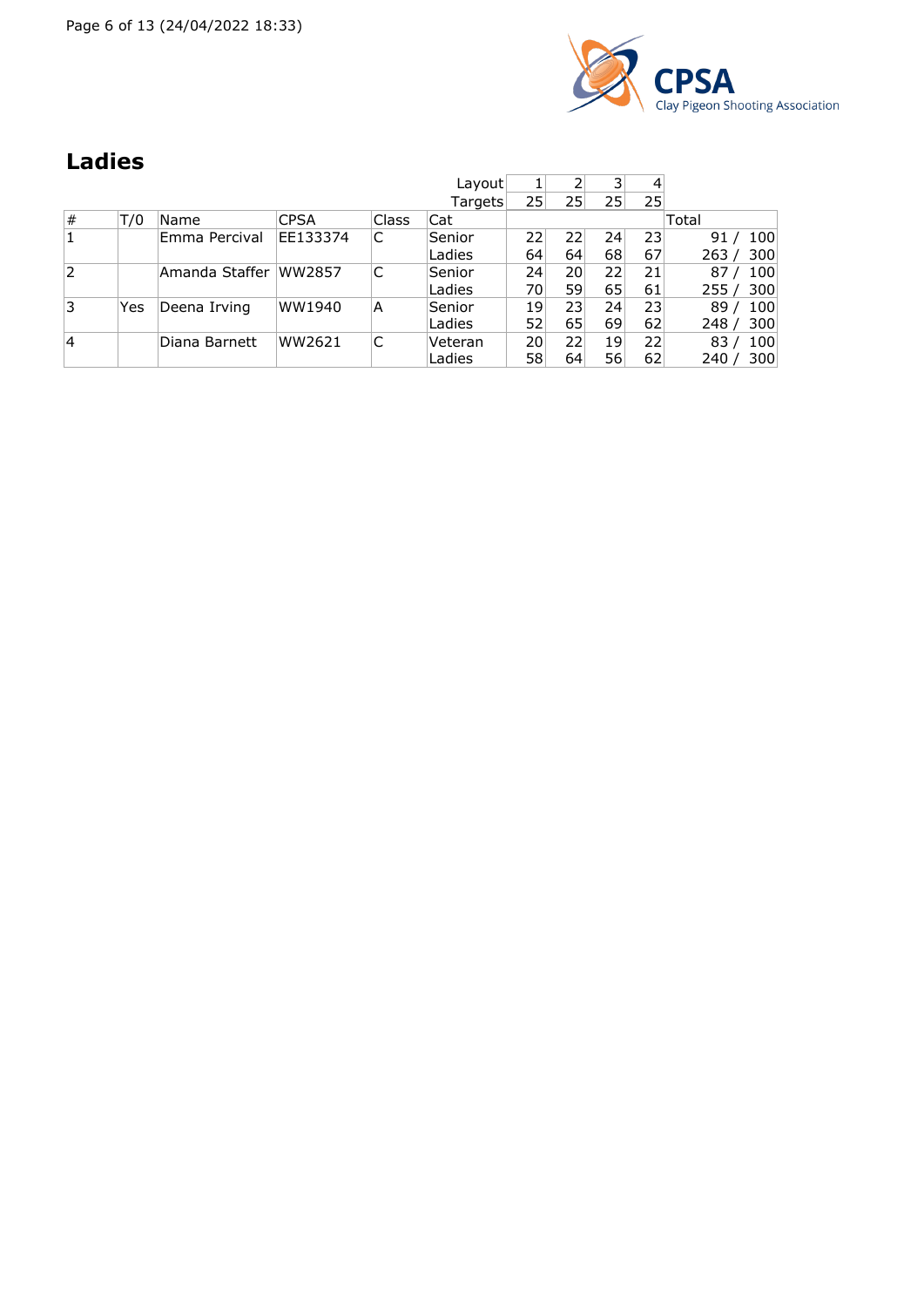

#### **Mens**

|        |     |                        |              |       | Layout          | 1        | 2        | 3        | 4               |                             |
|--------|-----|------------------------|--------------|-------|-----------------|----------|----------|----------|-----------------|-----------------------------|
|        |     |                        |              |       | Targets         | 25       | 25       | 25       | $\overline{25}$ |                             |
| $\#$   | T/0 | Name                   | <b>CPSA</b>  | Class | Cat             |          |          |          |                 | Total                       |
| $1 =$  |     | Robert Clarke          | <b>WW777</b> | AA    | Veteran<br>Mens | 25<br>73 | 25<br>75 | 25<br>74 | 25<br>74        | 100<br>100/<br>300<br>296 / |
| $1 =$  |     | William<br>Andrews     | <b>WW818</b> | AA    | Senior<br>Mens  | 25<br>75 | 25<br>72 | 25<br>74 | 25<br>75        | 100<br>100/<br>300<br>296 / |
| $3 =$  |     | <b>Iwan Mills</b>      | WW2790       | Α     | Junior          | 25       | 25       | 25       | 25              | 100<br>100/                 |
|        |     |                        |              |       | Mens            | 75       | 72       | 74       | 74              | 300<br>295 /                |
| $3 =$  |     | Paul Chaplow           | EE300        | AA    | Senior<br>Mens  | 24<br>72 | 25<br>74 | 25<br>74 | 25<br>75        | 100<br>99/<br>300<br>295 /  |
| $3 =$  |     | Paul Davies            | WW2719       | AA    | Senior<br>Mens  | 25<br>73 | 25<br>75 | 25<br>75 | 25<br>72        | 100<br>100/<br>300<br>295 / |
| $3 =$  |     | Robert Collins         | WW1094       | AA    | Senior<br>Mens  | 25<br>73 | 25<br>75 | 25<br>75 | 24<br>72        | 100<br>99/<br>295/<br>300   |
| $7 =$  |     | David Baugh            | <b>WW375</b> | AA    | Veteran<br>Mens | 25<br>74 | 25<br>75 | 25<br>74 | 24<br>71        | 100<br>99/<br>300<br>294 /  |
| $7 =$  | Yes | Ian Lloyd              | <b>WW276</b> | Α     | Senior          | 25       | 25       | 24       | 25              | 100<br>99/                  |
|        |     |                        |              |       | Mens            | 75       | 74       | 72       | 73              | 294/<br>300                 |
| $7 =$  |     | Phillip Morgan         | WW376        | AA    | Senior          | 24       | 25       | 25       | 25              | 100<br>99/                  |
|        |     |                        |              |       | Mens            | 70       | 75       | 74       | 75              | 300<br>294 /                |
| $10 =$ |     | Alan Evans             | WW2241       | AA    | Senior          | 25       | 25       | 24       | 25              | 99/<br>100                  |
|        |     |                        |              |       | Mens            | 74       | 74       | 71       | 74              | 293/<br>300                 |
| $10 =$ |     | Ellis Pritchard        | WW2741       | A     | Veteran         | 25       | 25       | 25       | 23              | 98/<br>100                  |
|        |     |                        |              |       | Mens            | 75       | 75       | 74       | 69              | 300<br>293/                 |
| $10 =$ |     | John Jones             | WW2596       | AA    | Senior<br>Mens  | 25<br>75 | 24<br>72 | 24<br>72 | 25<br>74        | 98/<br>100<br>293/<br>300   |
| $10 =$ |     | Keith Bond             | EE6792       | Α     | Veteran         | 25       | 25       | 25       | 24              | 100<br>99/                  |
|        |     |                        |              |       | Mens            | 73       | 73       | 75       | 72              | 293/<br>300                 |
| $10=$  |     | Keith Waters           | EE122306     | Α     | Veteran<br>Mens | 24<br>72 | 25<br>74 | 25<br>75 | 24<br>72        | 100<br>98/<br>300<br>293/   |
| 15     |     | Elis Jones             | WW2324       | AA    | Senior          | 24       | 25       | 25       | 25              | 99/<br>100                  |
|        |     |                        |              |       | Mens            | 69       | 73       | 75       | 75              | 300<br>292 /                |
| 16     |     | David Ricketts         | <b>WW556</b> | Α     | Veteran<br>Mens | 24<br>69 | 25<br>74 | 25<br>75 | 24<br>72        | 100<br>98/<br>290 /<br>300  |
| $17 =$ |     | Adrian                 | SS6501       | B     | Senior          | 25       | 24       | 24       | 25              | 98/<br>100                  |
|        |     | Hargreaves             |              |       | Mens            | 71       | 71       | 71       | 75              | 300<br>288 /                |
| $17 =$ |     | Alan Davies            | WW1962       | B     | Veteran<br>Mens | 25<br>74 | 24<br>70 | 25<br>75 | 24<br>69        | 98/<br>100<br>300<br>288 /  |
| 19     |     | <b>Oliver Collins</b>  | <b>WW682</b> | AA    | Senior          | 24       | 25       | 24       | 25              | 98/<br>100                  |
|        |     |                        |              |       | Mens            | 72       | 71       | 69       | 75              | 287 /<br>300                |
| 20     | Yes | Ian Foster             | WW2890       | А     | Senior          | 25       | 24       | 25       | 23              | 97/<br>100                  |
|        |     |                        |              |       | Mens            | 72       | 71       | 74       | 69              | 300<br>286 /                |
| 21     |     | Philip Jesson          | EE4524       | В     | Veteran<br>Mens | 23<br>68 | 25<br>72 | 24<br>71 | 25<br>74        | 97/<br>100<br>285/<br>300   |
| $22 =$ |     | Nigel Clarke           | WW1798       | В     | Senior<br>Mens  | 24<br>67 | 24<br>69 | 25<br>74 | 25<br>74        | 98/<br>100<br>300<br>284 /  |
| $22 =$ |     | Peter Richards         | EE120556     | А     | Senior          | 25       | 24       | 25       | 23              | 100<br>97/                  |
|        |     |                        |              |       | Mens            | 73       | 72       | 74       | 65              | 284 /<br>300                |
| $24 =$ | Yes | Dylan Owen             | WW2715       | А     | Senior<br>Mens  | 24<br>70 | 23<br>69 | 24<br>69 | 25<br>74        | 96/<br>100<br>282 /<br>300  |
| $24 =$ |     | Geoffrey Rogers EE4526 |              | А     | Veteran         | 25       | 23       | 24       | 23              | 95/<br>100                  |
|        |     |                        |              |       | Mens            | 75       | 68       | 72       | 67              | 282/<br>300                 |
| $24 =$ |     | Kenneth                | EE139223     | C     | Senior          | 25       | 23       | 25       | 23              | 96/<br>100                  |
|        |     | Hudson                 |              |       | Mens            | 72       | 68       | 75       | 67              | 300<br>282 /                |
| $24 =$ |     | Mark Williams          | WW2840       | В     | Senior<br>Mens  | 23<br>67 | 25<br>72 | 24<br>70 | 25<br>73        | 97 / 100<br>282 / 300       |
| $28 =$ |     | Alan Ellison           | EE7578       | В     | Veteran         | 24       | 23       | 24       | 24              | 95/<br>100                  |
|        |     |                        |              |       | Mens            | 70       | 69       | 71       | 71              | 281/<br>300                 |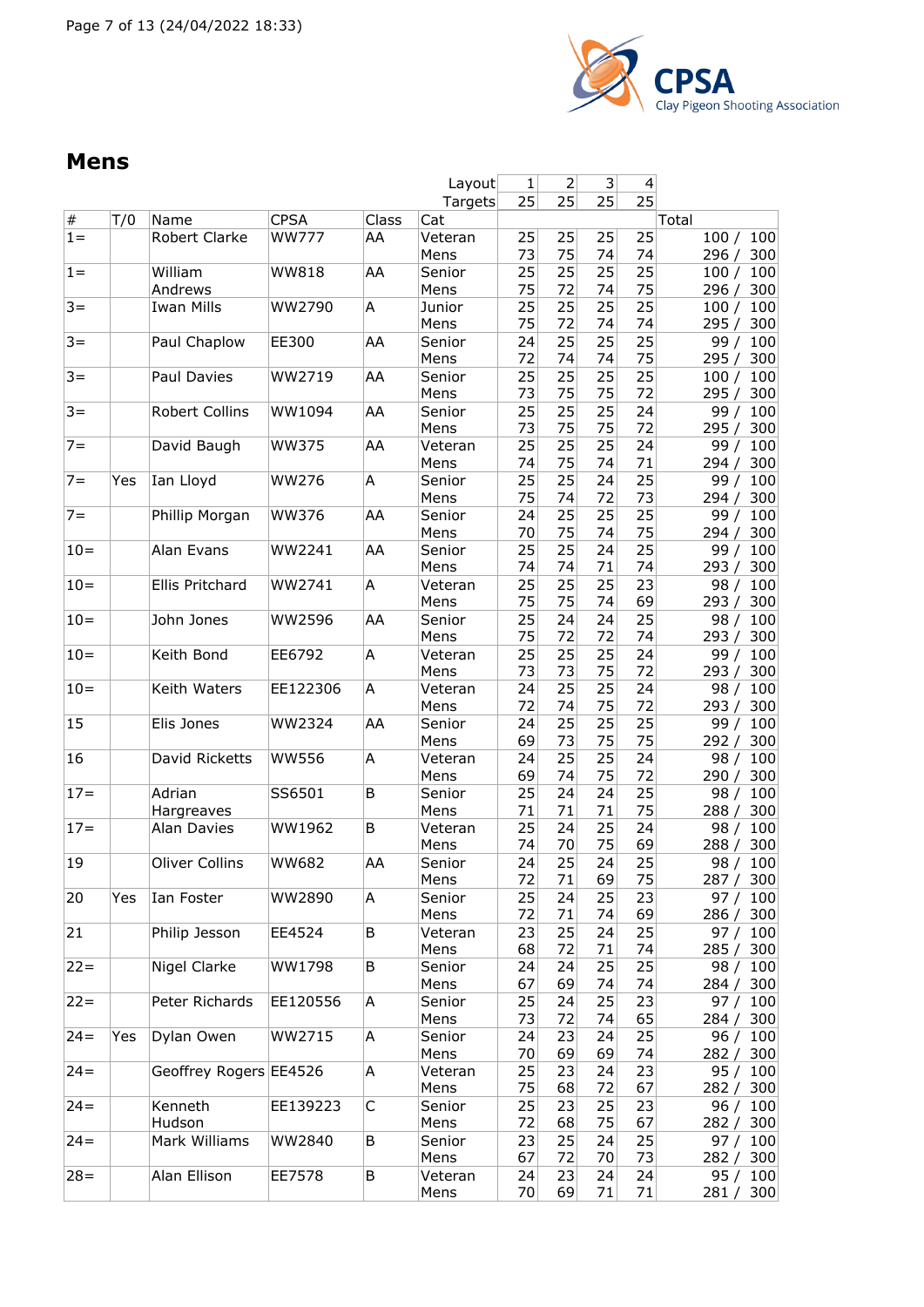

| 25<br>$28 =$<br>B<br>25<br>23<br>23<br>Robert Jones<br>WW2325<br>Senior<br>96/<br>100<br>69<br>71<br>73<br>68<br>281/<br>300<br>Mens<br>C<br>$28 =$<br>24<br>25<br>23<br>100<br><b>WW551</b><br>24<br>96/<br>Thomas<br>Veteran<br>Griffiths<br>70<br>70<br>75<br>66<br>300<br>Mens<br>281/<br>$32 =$<br>WW2577<br>23<br>David Waite<br>B<br>23<br>24<br>24<br>Veteran<br>94 /<br>100<br>69<br>72<br>72<br>67<br>280 / 300<br>Mens<br>25<br>22<br>$32 =$<br>24<br>Gareth Irving<br>WW1134<br>AA<br>Veteran<br>24<br>Yes<br>95 /<br>100<br>75<br>70<br>71<br>64<br>Mens<br>280/<br>300<br>$32 =$<br>25<br>Ian Kippax<br>23<br>24<br>24<br>100<br>EE141345<br>B<br>96/<br>Yes<br>Veteran<br>66<br>70<br>70<br>74<br>280/<br>300<br>Mens<br>$32 =$<br>Philip Mills<br>A<br>25<br>23<br>23<br>WW1544<br>Senior<br>24<br>95/<br>100<br>71<br>73<br>68<br>68<br>300<br>Mens<br>280/<br>$32 =$<br>23<br>25<br><b>Rheinallt Evans</b><br>WW2340<br>Α<br>Senior<br>22<br>24<br>94 /<br>100<br>66<br>69<br>74<br>71<br>Mens<br>280/<br>300<br>23<br>$32 =$<br>24<br>25<br>Stephen Kirby<br>EE95341<br>AA<br>Senior<br>24<br>100<br>96/<br>73<br>68<br>69<br>70<br>300<br>Mens<br>280/<br>25<br>25<br>$38 =$<br>AA<br>21<br>100<br>Allan Henry<br>EE4336<br>23<br>94 /<br>Veteran<br>63<br>75<br>67<br>74<br>279/<br>300<br>Mens<br>$38 =$<br>25<br>Martin Jones<br>WW2597<br>A<br>Senior<br>22<br>24<br>24<br>95/<br>100<br>71<br>65<br>70<br>73<br>Mens<br>300<br>279 /<br>25<br>23<br><b>Richard Lewis</b><br>23<br>24<br>$38 =$<br>WW2233<br>A<br>Veteran<br>95 /<br>100<br>73<br>71<br>68<br>67<br>Mens<br>279 /<br>300<br>25<br>25<br>22<br>$41 =$<br>A<br>23<br>Dennis Evans<br>WW433<br>Senior<br>95/<br>100<br>Yes<br>75<br>75<br>64<br>64<br>278/<br>Mens<br>300<br>$41 =$<br>A<br>25<br>24<br>WW663<br>23<br>24<br>96/<br>100<br>Thomas<br>Veteran<br>67<br>72<br>68<br>71<br>300<br>Mens<br>278/<br>Devaney<br>43<br>B<br>23<br>Mr A Gardener<br>EE7442<br>24<br>24<br>95/<br>Veteran<br>24<br>100<br>72<br>67<br>70<br>68<br>Mens<br>277 / 300<br>$44 =$<br>25<br>23<br>Yes<br>EE115567<br>AA<br>Senior<br>24<br>24<br>Craig<br>96 /<br>100<br>69<br>73<br>Bebbington<br>68<br>66<br>300<br>Mens<br>276/<br>25<br>23<br>$44 =$<br>C<br>22<br>100<br>WW1414<br>24<br><b>Emlyn Davies</b><br>Veteran<br>94 /<br>66<br>67<br>69<br>74<br>276/<br>300<br>Mens<br>$44 =$<br>B<br>22<br>22<br>25<br>Yes<br>Emrys Roberts<br><b>WW280</b><br>Veteran<br>24<br>93/<br>100<br>65<br>66<br>74<br>300<br>Mens<br>71<br>276/<br>Russell Thomas<br>24<br>23<br>$44 =$<br>WW1427<br>B<br>Veteran<br>25<br>24<br>100<br>96 /<br>67<br>68<br>74<br>67<br>Mens<br>300<br>276 /<br>Jason Linnell<br>EE128135<br>21<br>23<br>24<br>$48 =$<br>AA<br>Senior<br>24<br>100<br>92/<br>62<br>69<br>72<br>71<br>300<br>Mens<br>274/<br>$ 48=$<br>John Tennison<br>В<br>25<br>23<br>22<br>93 / 100<br>EE124363<br>Veteran<br>23<br>75<br>67<br>65<br>Mens<br>67<br>274/<br>300<br>John Williams<br>$48 =$<br>WW2852<br>C<br>25<br>22<br>Yes<br>Veteran<br>22<br>25<br>94 /<br>100<br>63<br>74<br>64<br>73<br>300<br>Mens<br>274 /<br>51<br>25<br>David Owen<br>WW2824<br>25<br>21<br>В<br>Senior<br>23<br>94/<br>100<br>66<br>74<br>71<br>62<br>Mens<br>273 / 300<br>23<br>25<br>$52 =$<br><b>Byron Rees</b><br>С<br>23<br>21<br>Yes<br>WW2471<br>92 / 100<br>Veteran<br>69<br>67<br>62<br>Mens<br>74<br>272/<br>300<br>25<br>$52 =$<br>Darryl Perry<br>A<br>25<br>21<br>95/<br>WW2948<br>Senior<br>24<br>100<br>61<br>Mens<br>73<br>69<br>69<br>272 / 300<br>$52 =$<br>David Waring<br>22<br>23<br>25<br>Yes<br>EE124591<br>Veteran<br>22<br>92/<br>100<br>B<br>65<br>65<br>Mens<br>68<br>74<br>272 / 300<br>Gareth Lloyd<br>$52 =$<br><b>WW277</b><br>21<br>23<br>Yes<br>A<br>Veteran<br>24<br>24<br>92 / 100<br>60<br>71<br>69<br>72<br>272 / 300<br>Mens<br>$52 =$<br>Roger Faulkner<br>A<br>22<br>24<br>25<br>23<br>WW1759<br>94 / 100<br>Veteran<br>69<br>71<br>69<br>63<br>272 /<br>300<br>Mens<br>C<br>$57 =$<br>John Davies<br>WW3005<br>24<br>23<br>24<br>24<br>95/<br>100<br>Senior<br>66<br>Mens<br>70<br>64<br>71<br>300<br>271 /<br>$57 =$<br>Steven Smith<br>EE145336<br>C<br>Senior<br>22<br>24<br>24<br>24<br>94 / 100<br>65<br>70<br>70<br>66<br>Mens<br>271 / 300<br>$59=$<br>Gwyn Davies<br>Senior<br>24<br>22<br>WW1284<br>Α<br>24<br>24<br>94 / 100<br>70<br>64<br>69<br>Mens<br>67<br>270 / 300 | $28 =$ | Yes | Peter Parker | EE94407 | AA | Senior<br>Mens | 24<br>70 | 23<br>69 | 24<br>71 | 24<br>71 | 95 / 100<br>300<br>281/ |
|----------------------------------------------------------------------------------------------------------------------------------------------------------------------------------------------------------------------------------------------------------------------------------------------------------------------------------------------------------------------------------------------------------------------------------------------------------------------------------------------------------------------------------------------------------------------------------------------------------------------------------------------------------------------------------------------------------------------------------------------------------------------------------------------------------------------------------------------------------------------------------------------------------------------------------------------------------------------------------------------------------------------------------------------------------------------------------------------------------------------------------------------------------------------------------------------------------------------------------------------------------------------------------------------------------------------------------------------------------------------------------------------------------------------------------------------------------------------------------------------------------------------------------------------------------------------------------------------------------------------------------------------------------------------------------------------------------------------------------------------------------------------------------------------------------------------------------------------------------------------------------------------------------------------------------------------------------------------------------------------------------------------------------------------------------------------------------------------------------------------------------------------------------------------------------------------------------------------------------------------------------------------------------------------------------------------------------------------------------------------------------------------------------------------------------------------------------------------------------------------------------------------------------------------------------------------------------------------------------------------------------------------------------------------------------------------------------------------------------------------------------------------------------------------------------------------------------------------------------------------------------------------------------------------------------------------------------------------------------------------------------------------------------------------------------------------------------------------------------------------------------------------------------------------------------------------------------------------------------------------------------------------------------------------------------------------------------------------------------------------------------------------------------------------------------------------------------------------------------------------------------------------------------------------------------------------------------------------------------------------------------------------------------------------------------------------------------------------------------------------------------------------------------------------------------------------------------------------------------------------------------------------------------------------------------------------------------------------------------------------------------------------------------------------------------------------------------------------------------------------------------------------------------------------------------------------------------------------------------------------------------------------------------------------------------------------------------------------------------------------------------------------|--------|-----|--------------|---------|----|----------------|----------|----------|----------|----------|-------------------------|
|                                                                                                                                                                                                                                                                                                                                                                                                                                                                                                                                                                                                                                                                                                                                                                                                                                                                                                                                                                                                                                                                                                                                                                                                                                                                                                                                                                                                                                                                                                                                                                                                                                                                                                                                                                                                                                                                                                                                                                                                                                                                                                                                                                                                                                                                                                                                                                                                                                                                                                                                                                                                                                                                                                                                                                                                                                                                                                                                                                                                                                                                                                                                                                                                                                                                                                                                                                                                                                                                                                                                                                                                                                                                                                                                                                                                                                                                                                                                                                                                                                                                                                                                                                                                                                                                                                                                                                                              |        |     |              |         |    |                |          |          |          |          |                         |
|                                                                                                                                                                                                                                                                                                                                                                                                                                                                                                                                                                                                                                                                                                                                                                                                                                                                                                                                                                                                                                                                                                                                                                                                                                                                                                                                                                                                                                                                                                                                                                                                                                                                                                                                                                                                                                                                                                                                                                                                                                                                                                                                                                                                                                                                                                                                                                                                                                                                                                                                                                                                                                                                                                                                                                                                                                                                                                                                                                                                                                                                                                                                                                                                                                                                                                                                                                                                                                                                                                                                                                                                                                                                                                                                                                                                                                                                                                                                                                                                                                                                                                                                                                                                                                                                                                                                                                                              |        |     |              |         |    |                |          |          |          |          |                         |
|                                                                                                                                                                                                                                                                                                                                                                                                                                                                                                                                                                                                                                                                                                                                                                                                                                                                                                                                                                                                                                                                                                                                                                                                                                                                                                                                                                                                                                                                                                                                                                                                                                                                                                                                                                                                                                                                                                                                                                                                                                                                                                                                                                                                                                                                                                                                                                                                                                                                                                                                                                                                                                                                                                                                                                                                                                                                                                                                                                                                                                                                                                                                                                                                                                                                                                                                                                                                                                                                                                                                                                                                                                                                                                                                                                                                                                                                                                                                                                                                                                                                                                                                                                                                                                                                                                                                                                                              |        |     |              |         |    |                |          |          |          |          |                         |
|                                                                                                                                                                                                                                                                                                                                                                                                                                                                                                                                                                                                                                                                                                                                                                                                                                                                                                                                                                                                                                                                                                                                                                                                                                                                                                                                                                                                                                                                                                                                                                                                                                                                                                                                                                                                                                                                                                                                                                                                                                                                                                                                                                                                                                                                                                                                                                                                                                                                                                                                                                                                                                                                                                                                                                                                                                                                                                                                                                                                                                                                                                                                                                                                                                                                                                                                                                                                                                                                                                                                                                                                                                                                                                                                                                                                                                                                                                                                                                                                                                                                                                                                                                                                                                                                                                                                                                                              |        |     |              |         |    |                |          |          |          |          |                         |
|                                                                                                                                                                                                                                                                                                                                                                                                                                                                                                                                                                                                                                                                                                                                                                                                                                                                                                                                                                                                                                                                                                                                                                                                                                                                                                                                                                                                                                                                                                                                                                                                                                                                                                                                                                                                                                                                                                                                                                                                                                                                                                                                                                                                                                                                                                                                                                                                                                                                                                                                                                                                                                                                                                                                                                                                                                                                                                                                                                                                                                                                                                                                                                                                                                                                                                                                                                                                                                                                                                                                                                                                                                                                                                                                                                                                                                                                                                                                                                                                                                                                                                                                                                                                                                                                                                                                                                                              |        |     |              |         |    |                |          |          |          |          |                         |
|                                                                                                                                                                                                                                                                                                                                                                                                                                                                                                                                                                                                                                                                                                                                                                                                                                                                                                                                                                                                                                                                                                                                                                                                                                                                                                                                                                                                                                                                                                                                                                                                                                                                                                                                                                                                                                                                                                                                                                                                                                                                                                                                                                                                                                                                                                                                                                                                                                                                                                                                                                                                                                                                                                                                                                                                                                                                                                                                                                                                                                                                                                                                                                                                                                                                                                                                                                                                                                                                                                                                                                                                                                                                                                                                                                                                                                                                                                                                                                                                                                                                                                                                                                                                                                                                                                                                                                                              |        |     |              |         |    |                |          |          |          |          |                         |
|                                                                                                                                                                                                                                                                                                                                                                                                                                                                                                                                                                                                                                                                                                                                                                                                                                                                                                                                                                                                                                                                                                                                                                                                                                                                                                                                                                                                                                                                                                                                                                                                                                                                                                                                                                                                                                                                                                                                                                                                                                                                                                                                                                                                                                                                                                                                                                                                                                                                                                                                                                                                                                                                                                                                                                                                                                                                                                                                                                                                                                                                                                                                                                                                                                                                                                                                                                                                                                                                                                                                                                                                                                                                                                                                                                                                                                                                                                                                                                                                                                                                                                                                                                                                                                                                                                                                                                                              |        |     |              |         |    |                |          |          |          |          |                         |
|                                                                                                                                                                                                                                                                                                                                                                                                                                                                                                                                                                                                                                                                                                                                                                                                                                                                                                                                                                                                                                                                                                                                                                                                                                                                                                                                                                                                                                                                                                                                                                                                                                                                                                                                                                                                                                                                                                                                                                                                                                                                                                                                                                                                                                                                                                                                                                                                                                                                                                                                                                                                                                                                                                                                                                                                                                                                                                                                                                                                                                                                                                                                                                                                                                                                                                                                                                                                                                                                                                                                                                                                                                                                                                                                                                                                                                                                                                                                                                                                                                                                                                                                                                                                                                                                                                                                                                                              |        |     |              |         |    |                |          |          |          |          |                         |
|                                                                                                                                                                                                                                                                                                                                                                                                                                                                                                                                                                                                                                                                                                                                                                                                                                                                                                                                                                                                                                                                                                                                                                                                                                                                                                                                                                                                                                                                                                                                                                                                                                                                                                                                                                                                                                                                                                                                                                                                                                                                                                                                                                                                                                                                                                                                                                                                                                                                                                                                                                                                                                                                                                                                                                                                                                                                                                                                                                                                                                                                                                                                                                                                                                                                                                                                                                                                                                                                                                                                                                                                                                                                                                                                                                                                                                                                                                                                                                                                                                                                                                                                                                                                                                                                                                                                                                                              |        |     |              |         |    |                |          |          |          |          |                         |
|                                                                                                                                                                                                                                                                                                                                                                                                                                                                                                                                                                                                                                                                                                                                                                                                                                                                                                                                                                                                                                                                                                                                                                                                                                                                                                                                                                                                                                                                                                                                                                                                                                                                                                                                                                                                                                                                                                                                                                                                                                                                                                                                                                                                                                                                                                                                                                                                                                                                                                                                                                                                                                                                                                                                                                                                                                                                                                                                                                                                                                                                                                                                                                                                                                                                                                                                                                                                                                                                                                                                                                                                                                                                                                                                                                                                                                                                                                                                                                                                                                                                                                                                                                                                                                                                                                                                                                                              |        |     |              |         |    |                |          |          |          |          |                         |
|                                                                                                                                                                                                                                                                                                                                                                                                                                                                                                                                                                                                                                                                                                                                                                                                                                                                                                                                                                                                                                                                                                                                                                                                                                                                                                                                                                                                                                                                                                                                                                                                                                                                                                                                                                                                                                                                                                                                                                                                                                                                                                                                                                                                                                                                                                                                                                                                                                                                                                                                                                                                                                                                                                                                                                                                                                                                                                                                                                                                                                                                                                                                                                                                                                                                                                                                                                                                                                                                                                                                                                                                                                                                                                                                                                                                                                                                                                                                                                                                                                                                                                                                                                                                                                                                                                                                                                                              |        |     |              |         |    |                |          |          |          |          |                         |
|                                                                                                                                                                                                                                                                                                                                                                                                                                                                                                                                                                                                                                                                                                                                                                                                                                                                                                                                                                                                                                                                                                                                                                                                                                                                                                                                                                                                                                                                                                                                                                                                                                                                                                                                                                                                                                                                                                                                                                                                                                                                                                                                                                                                                                                                                                                                                                                                                                                                                                                                                                                                                                                                                                                                                                                                                                                                                                                                                                                                                                                                                                                                                                                                                                                                                                                                                                                                                                                                                                                                                                                                                                                                                                                                                                                                                                                                                                                                                                                                                                                                                                                                                                                                                                                                                                                                                                                              |        |     |              |         |    |                |          |          |          |          |                         |
|                                                                                                                                                                                                                                                                                                                                                                                                                                                                                                                                                                                                                                                                                                                                                                                                                                                                                                                                                                                                                                                                                                                                                                                                                                                                                                                                                                                                                                                                                                                                                                                                                                                                                                                                                                                                                                                                                                                                                                                                                                                                                                                                                                                                                                                                                                                                                                                                                                                                                                                                                                                                                                                                                                                                                                                                                                                                                                                                                                                                                                                                                                                                                                                                                                                                                                                                                                                                                                                                                                                                                                                                                                                                                                                                                                                                                                                                                                                                                                                                                                                                                                                                                                                                                                                                                                                                                                                              |        |     |              |         |    |                |          |          |          |          |                         |
|                                                                                                                                                                                                                                                                                                                                                                                                                                                                                                                                                                                                                                                                                                                                                                                                                                                                                                                                                                                                                                                                                                                                                                                                                                                                                                                                                                                                                                                                                                                                                                                                                                                                                                                                                                                                                                                                                                                                                                                                                                                                                                                                                                                                                                                                                                                                                                                                                                                                                                                                                                                                                                                                                                                                                                                                                                                                                                                                                                                                                                                                                                                                                                                                                                                                                                                                                                                                                                                                                                                                                                                                                                                                                                                                                                                                                                                                                                                                                                                                                                                                                                                                                                                                                                                                                                                                                                                              |        |     |              |         |    |                |          |          |          |          |                         |
|                                                                                                                                                                                                                                                                                                                                                                                                                                                                                                                                                                                                                                                                                                                                                                                                                                                                                                                                                                                                                                                                                                                                                                                                                                                                                                                                                                                                                                                                                                                                                                                                                                                                                                                                                                                                                                                                                                                                                                                                                                                                                                                                                                                                                                                                                                                                                                                                                                                                                                                                                                                                                                                                                                                                                                                                                                                                                                                                                                                                                                                                                                                                                                                                                                                                                                                                                                                                                                                                                                                                                                                                                                                                                                                                                                                                                                                                                                                                                                                                                                                                                                                                                                                                                                                                                                                                                                                              |        |     |              |         |    |                |          |          |          |          |                         |
|                                                                                                                                                                                                                                                                                                                                                                                                                                                                                                                                                                                                                                                                                                                                                                                                                                                                                                                                                                                                                                                                                                                                                                                                                                                                                                                                                                                                                                                                                                                                                                                                                                                                                                                                                                                                                                                                                                                                                                                                                                                                                                                                                                                                                                                                                                                                                                                                                                                                                                                                                                                                                                                                                                                                                                                                                                                                                                                                                                                                                                                                                                                                                                                                                                                                                                                                                                                                                                                                                                                                                                                                                                                                                                                                                                                                                                                                                                                                                                                                                                                                                                                                                                                                                                                                                                                                                                                              |        |     |              |         |    |                |          |          |          |          |                         |
|                                                                                                                                                                                                                                                                                                                                                                                                                                                                                                                                                                                                                                                                                                                                                                                                                                                                                                                                                                                                                                                                                                                                                                                                                                                                                                                                                                                                                                                                                                                                                                                                                                                                                                                                                                                                                                                                                                                                                                                                                                                                                                                                                                                                                                                                                                                                                                                                                                                                                                                                                                                                                                                                                                                                                                                                                                                                                                                                                                                                                                                                                                                                                                                                                                                                                                                                                                                                                                                                                                                                                                                                                                                                                                                                                                                                                                                                                                                                                                                                                                                                                                                                                                                                                                                                                                                                                                                              |        |     |              |         |    |                |          |          |          |          |                         |
|                                                                                                                                                                                                                                                                                                                                                                                                                                                                                                                                                                                                                                                                                                                                                                                                                                                                                                                                                                                                                                                                                                                                                                                                                                                                                                                                                                                                                                                                                                                                                                                                                                                                                                                                                                                                                                                                                                                                                                                                                                                                                                                                                                                                                                                                                                                                                                                                                                                                                                                                                                                                                                                                                                                                                                                                                                                                                                                                                                                                                                                                                                                                                                                                                                                                                                                                                                                                                                                                                                                                                                                                                                                                                                                                                                                                                                                                                                                                                                                                                                                                                                                                                                                                                                                                                                                                                                                              |        |     |              |         |    |                |          |          |          |          |                         |
|                                                                                                                                                                                                                                                                                                                                                                                                                                                                                                                                                                                                                                                                                                                                                                                                                                                                                                                                                                                                                                                                                                                                                                                                                                                                                                                                                                                                                                                                                                                                                                                                                                                                                                                                                                                                                                                                                                                                                                                                                                                                                                                                                                                                                                                                                                                                                                                                                                                                                                                                                                                                                                                                                                                                                                                                                                                                                                                                                                                                                                                                                                                                                                                                                                                                                                                                                                                                                                                                                                                                                                                                                                                                                                                                                                                                                                                                                                                                                                                                                                                                                                                                                                                                                                                                                                                                                                                              |        |     |              |         |    |                |          |          |          |          |                         |
|                                                                                                                                                                                                                                                                                                                                                                                                                                                                                                                                                                                                                                                                                                                                                                                                                                                                                                                                                                                                                                                                                                                                                                                                                                                                                                                                                                                                                                                                                                                                                                                                                                                                                                                                                                                                                                                                                                                                                                                                                                                                                                                                                                                                                                                                                                                                                                                                                                                                                                                                                                                                                                                                                                                                                                                                                                                                                                                                                                                                                                                                                                                                                                                                                                                                                                                                                                                                                                                                                                                                                                                                                                                                                                                                                                                                                                                                                                                                                                                                                                                                                                                                                                                                                                                                                                                                                                                              |        |     |              |         |    |                |          |          |          |          |                         |
|                                                                                                                                                                                                                                                                                                                                                                                                                                                                                                                                                                                                                                                                                                                                                                                                                                                                                                                                                                                                                                                                                                                                                                                                                                                                                                                                                                                                                                                                                                                                                                                                                                                                                                                                                                                                                                                                                                                                                                                                                                                                                                                                                                                                                                                                                                                                                                                                                                                                                                                                                                                                                                                                                                                                                                                                                                                                                                                                                                                                                                                                                                                                                                                                                                                                                                                                                                                                                                                                                                                                                                                                                                                                                                                                                                                                                                                                                                                                                                                                                                                                                                                                                                                                                                                                                                                                                                                              |        |     |              |         |    |                |          |          |          |          |                         |
|                                                                                                                                                                                                                                                                                                                                                                                                                                                                                                                                                                                                                                                                                                                                                                                                                                                                                                                                                                                                                                                                                                                                                                                                                                                                                                                                                                                                                                                                                                                                                                                                                                                                                                                                                                                                                                                                                                                                                                                                                                                                                                                                                                                                                                                                                                                                                                                                                                                                                                                                                                                                                                                                                                                                                                                                                                                                                                                                                                                                                                                                                                                                                                                                                                                                                                                                                                                                                                                                                                                                                                                                                                                                                                                                                                                                                                                                                                                                                                                                                                                                                                                                                                                                                                                                                                                                                                                              |        |     |              |         |    |                |          |          |          |          |                         |
|                                                                                                                                                                                                                                                                                                                                                                                                                                                                                                                                                                                                                                                                                                                                                                                                                                                                                                                                                                                                                                                                                                                                                                                                                                                                                                                                                                                                                                                                                                                                                                                                                                                                                                                                                                                                                                                                                                                                                                                                                                                                                                                                                                                                                                                                                                                                                                                                                                                                                                                                                                                                                                                                                                                                                                                                                                                                                                                                                                                                                                                                                                                                                                                                                                                                                                                                                                                                                                                                                                                                                                                                                                                                                                                                                                                                                                                                                                                                                                                                                                                                                                                                                                                                                                                                                                                                                                                              |        |     |              |         |    |                |          |          |          |          |                         |
|                                                                                                                                                                                                                                                                                                                                                                                                                                                                                                                                                                                                                                                                                                                                                                                                                                                                                                                                                                                                                                                                                                                                                                                                                                                                                                                                                                                                                                                                                                                                                                                                                                                                                                                                                                                                                                                                                                                                                                                                                                                                                                                                                                                                                                                                                                                                                                                                                                                                                                                                                                                                                                                                                                                                                                                                                                                                                                                                                                                                                                                                                                                                                                                                                                                                                                                                                                                                                                                                                                                                                                                                                                                                                                                                                                                                                                                                                                                                                                                                                                                                                                                                                                                                                                                                                                                                                                                              |        |     |              |         |    |                |          |          |          |          |                         |
|                                                                                                                                                                                                                                                                                                                                                                                                                                                                                                                                                                                                                                                                                                                                                                                                                                                                                                                                                                                                                                                                                                                                                                                                                                                                                                                                                                                                                                                                                                                                                                                                                                                                                                                                                                                                                                                                                                                                                                                                                                                                                                                                                                                                                                                                                                                                                                                                                                                                                                                                                                                                                                                                                                                                                                                                                                                                                                                                                                                                                                                                                                                                                                                                                                                                                                                                                                                                                                                                                                                                                                                                                                                                                                                                                                                                                                                                                                                                                                                                                                                                                                                                                                                                                                                                                                                                                                                              |        |     |              |         |    |                |          |          |          |          |                         |
|                                                                                                                                                                                                                                                                                                                                                                                                                                                                                                                                                                                                                                                                                                                                                                                                                                                                                                                                                                                                                                                                                                                                                                                                                                                                                                                                                                                                                                                                                                                                                                                                                                                                                                                                                                                                                                                                                                                                                                                                                                                                                                                                                                                                                                                                                                                                                                                                                                                                                                                                                                                                                                                                                                                                                                                                                                                                                                                                                                                                                                                                                                                                                                                                                                                                                                                                                                                                                                                                                                                                                                                                                                                                                                                                                                                                                                                                                                                                                                                                                                                                                                                                                                                                                                                                                                                                                                                              |        |     |              |         |    |                |          |          |          |          |                         |
|                                                                                                                                                                                                                                                                                                                                                                                                                                                                                                                                                                                                                                                                                                                                                                                                                                                                                                                                                                                                                                                                                                                                                                                                                                                                                                                                                                                                                                                                                                                                                                                                                                                                                                                                                                                                                                                                                                                                                                                                                                                                                                                                                                                                                                                                                                                                                                                                                                                                                                                                                                                                                                                                                                                                                                                                                                                                                                                                                                                                                                                                                                                                                                                                                                                                                                                                                                                                                                                                                                                                                                                                                                                                                                                                                                                                                                                                                                                                                                                                                                                                                                                                                                                                                                                                                                                                                                                              |        |     |              |         |    |                |          |          |          |          |                         |
|                                                                                                                                                                                                                                                                                                                                                                                                                                                                                                                                                                                                                                                                                                                                                                                                                                                                                                                                                                                                                                                                                                                                                                                                                                                                                                                                                                                                                                                                                                                                                                                                                                                                                                                                                                                                                                                                                                                                                                                                                                                                                                                                                                                                                                                                                                                                                                                                                                                                                                                                                                                                                                                                                                                                                                                                                                                                                                                                                                                                                                                                                                                                                                                                                                                                                                                                                                                                                                                                                                                                                                                                                                                                                                                                                                                                                                                                                                                                                                                                                                                                                                                                                                                                                                                                                                                                                                                              |        |     |              |         |    |                |          |          |          |          |                         |
|                                                                                                                                                                                                                                                                                                                                                                                                                                                                                                                                                                                                                                                                                                                                                                                                                                                                                                                                                                                                                                                                                                                                                                                                                                                                                                                                                                                                                                                                                                                                                                                                                                                                                                                                                                                                                                                                                                                                                                                                                                                                                                                                                                                                                                                                                                                                                                                                                                                                                                                                                                                                                                                                                                                                                                                                                                                                                                                                                                                                                                                                                                                                                                                                                                                                                                                                                                                                                                                                                                                                                                                                                                                                                                                                                                                                                                                                                                                                                                                                                                                                                                                                                                                                                                                                                                                                                                                              |        |     |              |         |    |                |          |          |          |          |                         |
|                                                                                                                                                                                                                                                                                                                                                                                                                                                                                                                                                                                                                                                                                                                                                                                                                                                                                                                                                                                                                                                                                                                                                                                                                                                                                                                                                                                                                                                                                                                                                                                                                                                                                                                                                                                                                                                                                                                                                                                                                                                                                                                                                                                                                                                                                                                                                                                                                                                                                                                                                                                                                                                                                                                                                                                                                                                                                                                                                                                                                                                                                                                                                                                                                                                                                                                                                                                                                                                                                                                                                                                                                                                                                                                                                                                                                                                                                                                                                                                                                                                                                                                                                                                                                                                                                                                                                                                              |        |     |              |         |    |                |          |          |          |          |                         |
|                                                                                                                                                                                                                                                                                                                                                                                                                                                                                                                                                                                                                                                                                                                                                                                                                                                                                                                                                                                                                                                                                                                                                                                                                                                                                                                                                                                                                                                                                                                                                                                                                                                                                                                                                                                                                                                                                                                                                                                                                                                                                                                                                                                                                                                                                                                                                                                                                                                                                                                                                                                                                                                                                                                                                                                                                                                                                                                                                                                                                                                                                                                                                                                                                                                                                                                                                                                                                                                                                                                                                                                                                                                                                                                                                                                                                                                                                                                                                                                                                                                                                                                                                                                                                                                                                                                                                                                              |        |     |              |         |    |                |          |          |          |          |                         |
|                                                                                                                                                                                                                                                                                                                                                                                                                                                                                                                                                                                                                                                                                                                                                                                                                                                                                                                                                                                                                                                                                                                                                                                                                                                                                                                                                                                                                                                                                                                                                                                                                                                                                                                                                                                                                                                                                                                                                                                                                                                                                                                                                                                                                                                                                                                                                                                                                                                                                                                                                                                                                                                                                                                                                                                                                                                                                                                                                                                                                                                                                                                                                                                                                                                                                                                                                                                                                                                                                                                                                                                                                                                                                                                                                                                                                                                                                                                                                                                                                                                                                                                                                                                                                                                                                                                                                                                              |        |     |              |         |    |                |          |          |          |          |                         |
|                                                                                                                                                                                                                                                                                                                                                                                                                                                                                                                                                                                                                                                                                                                                                                                                                                                                                                                                                                                                                                                                                                                                                                                                                                                                                                                                                                                                                                                                                                                                                                                                                                                                                                                                                                                                                                                                                                                                                                                                                                                                                                                                                                                                                                                                                                                                                                                                                                                                                                                                                                                                                                                                                                                                                                                                                                                                                                                                                                                                                                                                                                                                                                                                                                                                                                                                                                                                                                                                                                                                                                                                                                                                                                                                                                                                                                                                                                                                                                                                                                                                                                                                                                                                                                                                                                                                                                                              |        |     |              |         |    |                |          |          |          |          |                         |
|                                                                                                                                                                                                                                                                                                                                                                                                                                                                                                                                                                                                                                                                                                                                                                                                                                                                                                                                                                                                                                                                                                                                                                                                                                                                                                                                                                                                                                                                                                                                                                                                                                                                                                                                                                                                                                                                                                                                                                                                                                                                                                                                                                                                                                                                                                                                                                                                                                                                                                                                                                                                                                                                                                                                                                                                                                                                                                                                                                                                                                                                                                                                                                                                                                                                                                                                                                                                                                                                                                                                                                                                                                                                                                                                                                                                                                                                                                                                                                                                                                                                                                                                                                                                                                                                                                                                                                                              |        |     |              |         |    |                |          |          |          |          |                         |
|                                                                                                                                                                                                                                                                                                                                                                                                                                                                                                                                                                                                                                                                                                                                                                                                                                                                                                                                                                                                                                                                                                                                                                                                                                                                                                                                                                                                                                                                                                                                                                                                                                                                                                                                                                                                                                                                                                                                                                                                                                                                                                                                                                                                                                                                                                                                                                                                                                                                                                                                                                                                                                                                                                                                                                                                                                                                                                                                                                                                                                                                                                                                                                                                                                                                                                                                                                                                                                                                                                                                                                                                                                                                                                                                                                                                                                                                                                                                                                                                                                                                                                                                                                                                                                                                                                                                                                                              |        |     |              |         |    |                |          |          |          |          |                         |
|                                                                                                                                                                                                                                                                                                                                                                                                                                                                                                                                                                                                                                                                                                                                                                                                                                                                                                                                                                                                                                                                                                                                                                                                                                                                                                                                                                                                                                                                                                                                                                                                                                                                                                                                                                                                                                                                                                                                                                                                                                                                                                                                                                                                                                                                                                                                                                                                                                                                                                                                                                                                                                                                                                                                                                                                                                                                                                                                                                                                                                                                                                                                                                                                                                                                                                                                                                                                                                                                                                                                                                                                                                                                                                                                                                                                                                                                                                                                                                                                                                                                                                                                                                                                                                                                                                                                                                                              |        |     |              |         |    |                |          |          |          |          |                         |
|                                                                                                                                                                                                                                                                                                                                                                                                                                                                                                                                                                                                                                                                                                                                                                                                                                                                                                                                                                                                                                                                                                                                                                                                                                                                                                                                                                                                                                                                                                                                                                                                                                                                                                                                                                                                                                                                                                                                                                                                                                                                                                                                                                                                                                                                                                                                                                                                                                                                                                                                                                                                                                                                                                                                                                                                                                                                                                                                                                                                                                                                                                                                                                                                                                                                                                                                                                                                                                                                                                                                                                                                                                                                                                                                                                                                                                                                                                                                                                                                                                                                                                                                                                                                                                                                                                                                                                                              |        |     |              |         |    |                |          |          |          |          |                         |
|                                                                                                                                                                                                                                                                                                                                                                                                                                                                                                                                                                                                                                                                                                                                                                                                                                                                                                                                                                                                                                                                                                                                                                                                                                                                                                                                                                                                                                                                                                                                                                                                                                                                                                                                                                                                                                                                                                                                                                                                                                                                                                                                                                                                                                                                                                                                                                                                                                                                                                                                                                                                                                                                                                                                                                                                                                                                                                                                                                                                                                                                                                                                                                                                                                                                                                                                                                                                                                                                                                                                                                                                                                                                                                                                                                                                                                                                                                                                                                                                                                                                                                                                                                                                                                                                                                                                                                                              |        |     |              |         |    |                |          |          |          |          |                         |
|                                                                                                                                                                                                                                                                                                                                                                                                                                                                                                                                                                                                                                                                                                                                                                                                                                                                                                                                                                                                                                                                                                                                                                                                                                                                                                                                                                                                                                                                                                                                                                                                                                                                                                                                                                                                                                                                                                                                                                                                                                                                                                                                                                                                                                                                                                                                                                                                                                                                                                                                                                                                                                                                                                                                                                                                                                                                                                                                                                                                                                                                                                                                                                                                                                                                                                                                                                                                                                                                                                                                                                                                                                                                                                                                                                                                                                                                                                                                                                                                                                                                                                                                                                                                                                                                                                                                                                                              |        |     |              |         |    |                |          |          |          |          |                         |
|                                                                                                                                                                                                                                                                                                                                                                                                                                                                                                                                                                                                                                                                                                                                                                                                                                                                                                                                                                                                                                                                                                                                                                                                                                                                                                                                                                                                                                                                                                                                                                                                                                                                                                                                                                                                                                                                                                                                                                                                                                                                                                                                                                                                                                                                                                                                                                                                                                                                                                                                                                                                                                                                                                                                                                                                                                                                                                                                                                                                                                                                                                                                                                                                                                                                                                                                                                                                                                                                                                                                                                                                                                                                                                                                                                                                                                                                                                                                                                                                                                                                                                                                                                                                                                                                                                                                                                                              |        |     |              |         |    |                |          |          |          |          |                         |
|                                                                                                                                                                                                                                                                                                                                                                                                                                                                                                                                                                                                                                                                                                                                                                                                                                                                                                                                                                                                                                                                                                                                                                                                                                                                                                                                                                                                                                                                                                                                                                                                                                                                                                                                                                                                                                                                                                                                                                                                                                                                                                                                                                                                                                                                                                                                                                                                                                                                                                                                                                                                                                                                                                                                                                                                                                                                                                                                                                                                                                                                                                                                                                                                                                                                                                                                                                                                                                                                                                                                                                                                                                                                                                                                                                                                                                                                                                                                                                                                                                                                                                                                                                                                                                                                                                                                                                                              |        |     |              |         |    |                |          |          |          |          |                         |
|                                                                                                                                                                                                                                                                                                                                                                                                                                                                                                                                                                                                                                                                                                                                                                                                                                                                                                                                                                                                                                                                                                                                                                                                                                                                                                                                                                                                                                                                                                                                                                                                                                                                                                                                                                                                                                                                                                                                                                                                                                                                                                                                                                                                                                                                                                                                                                                                                                                                                                                                                                                                                                                                                                                                                                                                                                                                                                                                                                                                                                                                                                                                                                                                                                                                                                                                                                                                                                                                                                                                                                                                                                                                                                                                                                                                                                                                                                                                                                                                                                                                                                                                                                                                                                                                                                                                                                                              |        |     |              |         |    |                |          |          |          |          |                         |
|                                                                                                                                                                                                                                                                                                                                                                                                                                                                                                                                                                                                                                                                                                                                                                                                                                                                                                                                                                                                                                                                                                                                                                                                                                                                                                                                                                                                                                                                                                                                                                                                                                                                                                                                                                                                                                                                                                                                                                                                                                                                                                                                                                                                                                                                                                                                                                                                                                                                                                                                                                                                                                                                                                                                                                                                                                                                                                                                                                                                                                                                                                                                                                                                                                                                                                                                                                                                                                                                                                                                                                                                                                                                                                                                                                                                                                                                                                                                                                                                                                                                                                                                                                                                                                                                                                                                                                                              |        |     |              |         |    |                |          |          |          |          |                         |
|                                                                                                                                                                                                                                                                                                                                                                                                                                                                                                                                                                                                                                                                                                                                                                                                                                                                                                                                                                                                                                                                                                                                                                                                                                                                                                                                                                                                                                                                                                                                                                                                                                                                                                                                                                                                                                                                                                                                                                                                                                                                                                                                                                                                                                                                                                                                                                                                                                                                                                                                                                                                                                                                                                                                                                                                                                                                                                                                                                                                                                                                                                                                                                                                                                                                                                                                                                                                                                                                                                                                                                                                                                                                                                                                                                                                                                                                                                                                                                                                                                                                                                                                                                                                                                                                                                                                                                                              |        |     |              |         |    |                |          |          |          |          |                         |
|                                                                                                                                                                                                                                                                                                                                                                                                                                                                                                                                                                                                                                                                                                                                                                                                                                                                                                                                                                                                                                                                                                                                                                                                                                                                                                                                                                                                                                                                                                                                                                                                                                                                                                                                                                                                                                                                                                                                                                                                                                                                                                                                                                                                                                                                                                                                                                                                                                                                                                                                                                                                                                                                                                                                                                                                                                                                                                                                                                                                                                                                                                                                                                                                                                                                                                                                                                                                                                                                                                                                                                                                                                                                                                                                                                                                                                                                                                                                                                                                                                                                                                                                                                                                                                                                                                                                                                                              |        |     |              |         |    |                |          |          |          |          |                         |
|                                                                                                                                                                                                                                                                                                                                                                                                                                                                                                                                                                                                                                                                                                                                                                                                                                                                                                                                                                                                                                                                                                                                                                                                                                                                                                                                                                                                                                                                                                                                                                                                                                                                                                                                                                                                                                                                                                                                                                                                                                                                                                                                                                                                                                                                                                                                                                                                                                                                                                                                                                                                                                                                                                                                                                                                                                                                                                                                                                                                                                                                                                                                                                                                                                                                                                                                                                                                                                                                                                                                                                                                                                                                                                                                                                                                                                                                                                                                                                                                                                                                                                                                                                                                                                                                                                                                                                                              |        |     |              |         |    |                |          |          |          |          |                         |
|                                                                                                                                                                                                                                                                                                                                                                                                                                                                                                                                                                                                                                                                                                                                                                                                                                                                                                                                                                                                                                                                                                                                                                                                                                                                                                                                                                                                                                                                                                                                                                                                                                                                                                                                                                                                                                                                                                                                                                                                                                                                                                                                                                                                                                                                                                                                                                                                                                                                                                                                                                                                                                                                                                                                                                                                                                                                                                                                                                                                                                                                                                                                                                                                                                                                                                                                                                                                                                                                                                                                                                                                                                                                                                                                                                                                                                                                                                                                                                                                                                                                                                                                                                                                                                                                                                                                                                                              |        |     |              |         |    |                |          |          |          |          |                         |
|                                                                                                                                                                                                                                                                                                                                                                                                                                                                                                                                                                                                                                                                                                                                                                                                                                                                                                                                                                                                                                                                                                                                                                                                                                                                                                                                                                                                                                                                                                                                                                                                                                                                                                                                                                                                                                                                                                                                                                                                                                                                                                                                                                                                                                                                                                                                                                                                                                                                                                                                                                                                                                                                                                                                                                                                                                                                                                                                                                                                                                                                                                                                                                                                                                                                                                                                                                                                                                                                                                                                                                                                                                                                                                                                                                                                                                                                                                                                                                                                                                                                                                                                                                                                                                                                                                                                                                                              |        |     |              |         |    |                |          |          |          |          |                         |
|                                                                                                                                                                                                                                                                                                                                                                                                                                                                                                                                                                                                                                                                                                                                                                                                                                                                                                                                                                                                                                                                                                                                                                                                                                                                                                                                                                                                                                                                                                                                                                                                                                                                                                                                                                                                                                                                                                                                                                                                                                                                                                                                                                                                                                                                                                                                                                                                                                                                                                                                                                                                                                                                                                                                                                                                                                                                                                                                                                                                                                                                                                                                                                                                                                                                                                                                                                                                                                                                                                                                                                                                                                                                                                                                                                                                                                                                                                                                                                                                                                                                                                                                                                                                                                                                                                                                                                                              |        |     |              |         |    |                |          |          |          |          |                         |
|                                                                                                                                                                                                                                                                                                                                                                                                                                                                                                                                                                                                                                                                                                                                                                                                                                                                                                                                                                                                                                                                                                                                                                                                                                                                                                                                                                                                                                                                                                                                                                                                                                                                                                                                                                                                                                                                                                                                                                                                                                                                                                                                                                                                                                                                                                                                                                                                                                                                                                                                                                                                                                                                                                                                                                                                                                                                                                                                                                                                                                                                                                                                                                                                                                                                                                                                                                                                                                                                                                                                                                                                                                                                                                                                                                                                                                                                                                                                                                                                                                                                                                                                                                                                                                                                                                                                                                                              |        |     |              |         |    |                |          |          |          |          |                         |
|                                                                                                                                                                                                                                                                                                                                                                                                                                                                                                                                                                                                                                                                                                                                                                                                                                                                                                                                                                                                                                                                                                                                                                                                                                                                                                                                                                                                                                                                                                                                                                                                                                                                                                                                                                                                                                                                                                                                                                                                                                                                                                                                                                                                                                                                                                                                                                                                                                                                                                                                                                                                                                                                                                                                                                                                                                                                                                                                                                                                                                                                                                                                                                                                                                                                                                                                                                                                                                                                                                                                                                                                                                                                                                                                                                                                                                                                                                                                                                                                                                                                                                                                                                                                                                                                                                                                                                                              |        |     |              |         |    |                |          |          |          |          |                         |
|                                                                                                                                                                                                                                                                                                                                                                                                                                                                                                                                                                                                                                                                                                                                                                                                                                                                                                                                                                                                                                                                                                                                                                                                                                                                                                                                                                                                                                                                                                                                                                                                                                                                                                                                                                                                                                                                                                                                                                                                                                                                                                                                                                                                                                                                                                                                                                                                                                                                                                                                                                                                                                                                                                                                                                                                                                                                                                                                                                                                                                                                                                                                                                                                                                                                                                                                                                                                                                                                                                                                                                                                                                                                                                                                                                                                                                                                                                                                                                                                                                                                                                                                                                                                                                                                                                                                                                                              |        |     |              |         |    |                |          |          |          |          |                         |
|                                                                                                                                                                                                                                                                                                                                                                                                                                                                                                                                                                                                                                                                                                                                                                                                                                                                                                                                                                                                                                                                                                                                                                                                                                                                                                                                                                                                                                                                                                                                                                                                                                                                                                                                                                                                                                                                                                                                                                                                                                                                                                                                                                                                                                                                                                                                                                                                                                                                                                                                                                                                                                                                                                                                                                                                                                                                                                                                                                                                                                                                                                                                                                                                                                                                                                                                                                                                                                                                                                                                                                                                                                                                                                                                                                                                                                                                                                                                                                                                                                                                                                                                                                                                                                                                                                                                                                                              |        |     |              |         |    |                |          |          |          |          |                         |
|                                                                                                                                                                                                                                                                                                                                                                                                                                                                                                                                                                                                                                                                                                                                                                                                                                                                                                                                                                                                                                                                                                                                                                                                                                                                                                                                                                                                                                                                                                                                                                                                                                                                                                                                                                                                                                                                                                                                                                                                                                                                                                                                                                                                                                                                                                                                                                                                                                                                                                                                                                                                                                                                                                                                                                                                                                                                                                                                                                                                                                                                                                                                                                                                                                                                                                                                                                                                                                                                                                                                                                                                                                                                                                                                                                                                                                                                                                                                                                                                                                                                                                                                                                                                                                                                                                                                                                                              |        |     |              |         |    |                |          |          |          |          |                         |
|                                                                                                                                                                                                                                                                                                                                                                                                                                                                                                                                                                                                                                                                                                                                                                                                                                                                                                                                                                                                                                                                                                                                                                                                                                                                                                                                                                                                                                                                                                                                                                                                                                                                                                                                                                                                                                                                                                                                                                                                                                                                                                                                                                                                                                                                                                                                                                                                                                                                                                                                                                                                                                                                                                                                                                                                                                                                                                                                                                                                                                                                                                                                                                                                                                                                                                                                                                                                                                                                                                                                                                                                                                                                                                                                                                                                                                                                                                                                                                                                                                                                                                                                                                                                                                                                                                                                                                                              |        |     |              |         |    |                |          |          |          |          |                         |
|                                                                                                                                                                                                                                                                                                                                                                                                                                                                                                                                                                                                                                                                                                                                                                                                                                                                                                                                                                                                                                                                                                                                                                                                                                                                                                                                                                                                                                                                                                                                                                                                                                                                                                                                                                                                                                                                                                                                                                                                                                                                                                                                                                                                                                                                                                                                                                                                                                                                                                                                                                                                                                                                                                                                                                                                                                                                                                                                                                                                                                                                                                                                                                                                                                                                                                                                                                                                                                                                                                                                                                                                                                                                                                                                                                                                                                                                                                                                                                                                                                                                                                                                                                                                                                                                                                                                                                                              |        |     |              |         |    |                |          |          |          |          |                         |
|                                                                                                                                                                                                                                                                                                                                                                                                                                                                                                                                                                                                                                                                                                                                                                                                                                                                                                                                                                                                                                                                                                                                                                                                                                                                                                                                                                                                                                                                                                                                                                                                                                                                                                                                                                                                                                                                                                                                                                                                                                                                                                                                                                                                                                                                                                                                                                                                                                                                                                                                                                                                                                                                                                                                                                                                                                                                                                                                                                                                                                                                                                                                                                                                                                                                                                                                                                                                                                                                                                                                                                                                                                                                                                                                                                                                                                                                                                                                                                                                                                                                                                                                                                                                                                                                                                                                                                                              |        |     |              |         |    |                |          |          |          |          |                         |
|                                                                                                                                                                                                                                                                                                                                                                                                                                                                                                                                                                                                                                                                                                                                                                                                                                                                                                                                                                                                                                                                                                                                                                                                                                                                                                                                                                                                                                                                                                                                                                                                                                                                                                                                                                                                                                                                                                                                                                                                                                                                                                                                                                                                                                                                                                                                                                                                                                                                                                                                                                                                                                                                                                                                                                                                                                                                                                                                                                                                                                                                                                                                                                                                                                                                                                                                                                                                                                                                                                                                                                                                                                                                                                                                                                                                                                                                                                                                                                                                                                                                                                                                                                                                                                                                                                                                                                                              |        |     |              |         |    |                |          |          |          |          |                         |
|                                                                                                                                                                                                                                                                                                                                                                                                                                                                                                                                                                                                                                                                                                                                                                                                                                                                                                                                                                                                                                                                                                                                                                                                                                                                                                                                                                                                                                                                                                                                                                                                                                                                                                                                                                                                                                                                                                                                                                                                                                                                                                                                                                                                                                                                                                                                                                                                                                                                                                                                                                                                                                                                                                                                                                                                                                                                                                                                                                                                                                                                                                                                                                                                                                                                                                                                                                                                                                                                                                                                                                                                                                                                                                                                                                                                                                                                                                                                                                                                                                                                                                                                                                                                                                                                                                                                                                                              |        |     |              |         |    |                |          |          |          |          |                         |
|                                                                                                                                                                                                                                                                                                                                                                                                                                                                                                                                                                                                                                                                                                                                                                                                                                                                                                                                                                                                                                                                                                                                                                                                                                                                                                                                                                                                                                                                                                                                                                                                                                                                                                                                                                                                                                                                                                                                                                                                                                                                                                                                                                                                                                                                                                                                                                                                                                                                                                                                                                                                                                                                                                                                                                                                                                                                                                                                                                                                                                                                                                                                                                                                                                                                                                                                                                                                                                                                                                                                                                                                                                                                                                                                                                                                                                                                                                                                                                                                                                                                                                                                                                                                                                                                                                                                                                                              |        |     |              |         |    |                |          |          |          |          |                         |
|                                                                                                                                                                                                                                                                                                                                                                                                                                                                                                                                                                                                                                                                                                                                                                                                                                                                                                                                                                                                                                                                                                                                                                                                                                                                                                                                                                                                                                                                                                                                                                                                                                                                                                                                                                                                                                                                                                                                                                                                                                                                                                                                                                                                                                                                                                                                                                                                                                                                                                                                                                                                                                                                                                                                                                                                                                                                                                                                                                                                                                                                                                                                                                                                                                                                                                                                                                                                                                                                                                                                                                                                                                                                                                                                                                                                                                                                                                                                                                                                                                                                                                                                                                                                                                                                                                                                                                                              |        |     |              |         |    |                |          |          |          |          |                         |
|                                                                                                                                                                                                                                                                                                                                                                                                                                                                                                                                                                                                                                                                                                                                                                                                                                                                                                                                                                                                                                                                                                                                                                                                                                                                                                                                                                                                                                                                                                                                                                                                                                                                                                                                                                                                                                                                                                                                                                                                                                                                                                                                                                                                                                                                                                                                                                                                                                                                                                                                                                                                                                                                                                                                                                                                                                                                                                                                                                                                                                                                                                                                                                                                                                                                                                                                                                                                                                                                                                                                                                                                                                                                                                                                                                                                                                                                                                                                                                                                                                                                                                                                                                                                                                                                                                                                                                                              |        |     |              |         |    |                |          |          |          |          |                         |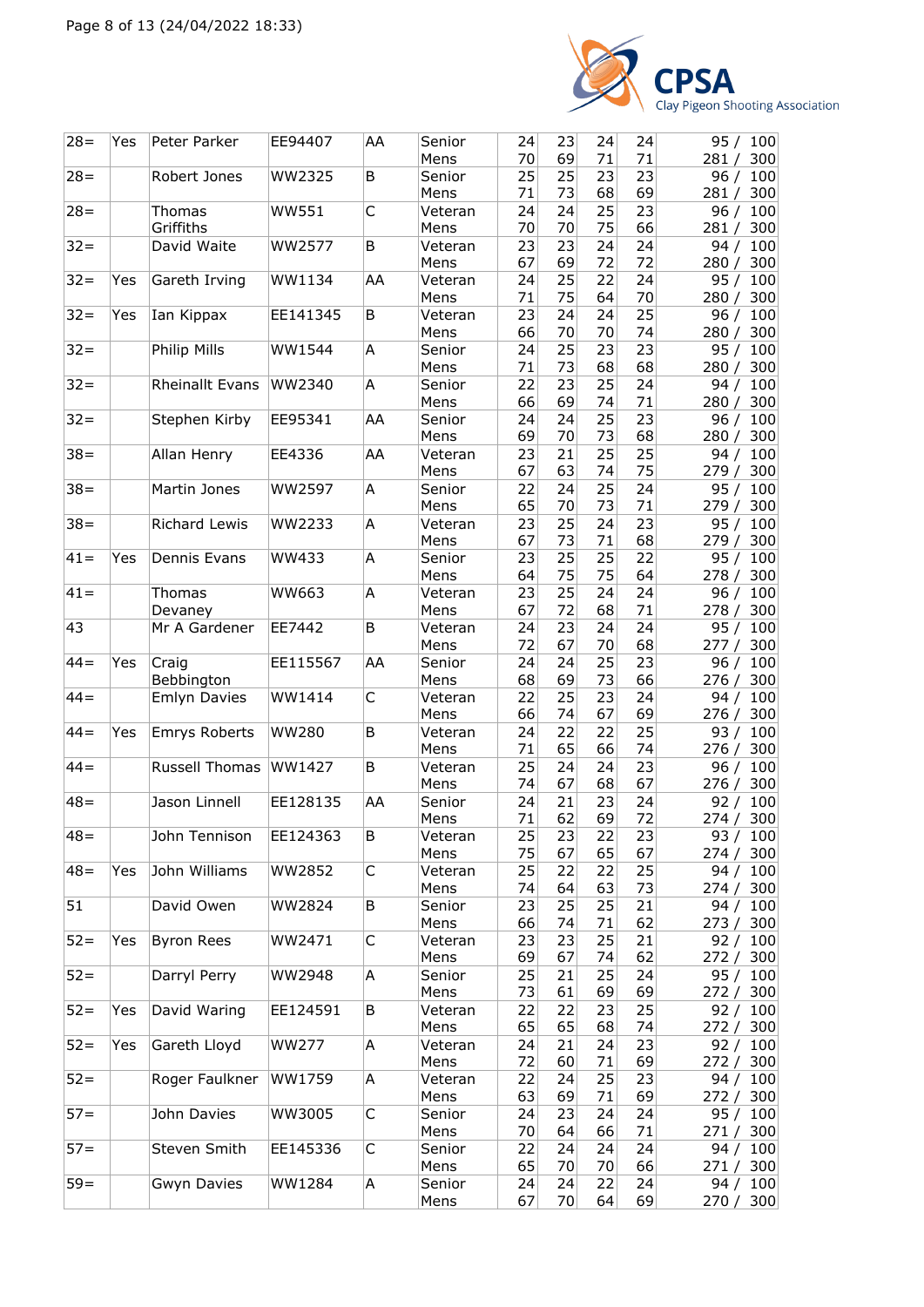

| $59=$  |     | John Howells               | <b>WW906</b> | A           | Veteran<br>Mens         | 23<br>67 | 24<br>72 | 23<br>68       | 23<br>63              | 93 / 100<br>270 / 300                  |
|--------|-----|----------------------------|--------------|-------------|-------------------------|----------|----------|----------------|-----------------------|----------------------------------------|
| 61     |     | Will Palmer                | WW5          | Α           | Veteran<br>Mens         | 25<br>73 | 20<br>58 | 23<br>68       | 24<br>70              | 100<br>92/<br>300<br>269/              |
| 62     | Yes | Stephen Clark              | EE139807     | B           | Veteran<br>Mens         | 22<br>64 | 24<br>70 | 22<br>62       | 25<br>72              | 100<br>93/<br>300<br>268/              |
| 63     |     | Alan Williams              | WW3013       | B           | Senior<br>Mens          | 25<br>73 | 23<br>68 | 24<br>69       | 20<br>57              | 92/<br>100<br>300<br>267/              |
| $64=$  |     | David Penty                | EE140587     | B           | Senior<br>Mens          | 23<br>69 | 20<br>59 | 23<br>67       | 24<br>71              | 90 /<br>100<br>266 / 300               |
| $64 =$ | Yes | <b>Fred Edwards</b>        | WW109        | $\mathsf C$ | Veteran<br>Mens         | 23<br>68 | 22<br>63 | 24<br>71       | 22<br>64              | 91/<br>100<br>300<br>266/              |
| $64 =$ | Yes | Gwyn Stephens              | WW2294       | B           | Veteran                 | 22<br>65 | 22<br>63 | 24<br>67       | 24<br>71              | 92/<br>100                             |
| $64 =$ |     | Patrick Kelly              | EE139414     | B           | Mens<br>Veteran<br>Mens | 23<br>68 | 21<br>58 | 24<br>68       | 24<br>72              | 300<br>266/<br>92/<br>100<br>266 / 300 |
| 68     |     | Stephen<br>Scudder         | EE140869     | C           | Veteran                 | 23<br>66 | 21<br>60 | 23<br>69       | 23<br>68              | 100<br>90/                             |
| 69     |     | Allan Jones                | WW1079       | B           | Mens<br>Veteran         | 19       | 23       | 22             | 25                    | 300<br>263/<br>89/<br>100              |
| 70     | Yes | Alan Hall                  | EE103963     | A           | Mens<br>Veteran         | 56<br>23 | 65<br>21 | 66<br>23       | 73<br>24              | 260/<br>300<br>91/<br>100              |
| $71 =$ |     | Alexander                  | SS6666       | C           | Mens<br>Junior          | 62<br>22 | 62<br>21 | 66<br>24<br>68 | 69<br>24<br>68        | 300<br>259/<br>91/<br>100              |
| $71 =$ |     | Hargreaves<br>Chris Holden | EE135113     | C           | Mens<br>Veteran         | 60<br>21 | 59<br>22 | 24             | 22                    | 255/<br>300<br>89 /<br>100             |
| $71 =$ |     | James Eastbury             | EE146219     | $C^*$       | Mens<br>Senior          | 62<br>22 | 61<br>22 | 68<br>22       | 64<br>22              | 255/<br>300<br>88/<br>100              |
| 74     |     | James Owen                 | EE144327     | C           | Mens<br>Senior          | 61<br>21 | 64<br>21 | 65<br>23       | 65<br>22              | 255/<br>300<br>87/<br>100              |
| 75     |     | Neil Farnsworth            | EE128472     | B           | Mens<br>Senior          | 59<br>23 | 61<br>22 | 68<br>24       | 66<br>19              | 300<br>254/<br>88/<br>100              |
| 76     |     | Geoffrey Dean              | EE145226     | C           | Mens<br>Veteran         | 67<br>21 | 64<br>19 | 66<br>21       | 53<br>24              | 250 / 300<br>85/<br>100                |
| 77     | Yes | Richard Thomas WW2745      |              | C           | Mens<br>Veteran         | 63<br>21 | 55<br>18 | 62<br>21       | 69<br>25              | 249/<br>300<br>85/<br>100              |
| 78     |     | Michael Davies             | WW2608       | C           | Mens<br>Veteran         | 61<br>22 | 50<br>20 | 60<br>19       | 75<br>22              | 300<br>246/<br>83/<br>100              |
| 79     | Yes | David Jones                | <b>WW350</b> | $\mathsf C$ | Mens<br>Veteran         | 65<br>17 | 59<br>20 | 55<br>20       | 65<br>23              | 300<br>244/<br>100<br>80/              |
| $ 80=$ | Yes | Michael Lewis              | WW2766       | C           | Mens<br>Veteran         | 51<br>22 | 58<br>20 | 59<br>20       | 68<br>20 <sub>1</sub> | 300<br>236/<br>82 / 100                |
| $80 =$ |     | Paul Harrison              | EE106360     | B           | Mens<br>Senior          | 63<br>18 | 56<br>21 | 58<br>20       | 58<br>22              | 235/<br>300<br>81/<br>100              |
| $82 =$ |     | Ian Turtle                 | EE121681     | C           | Mens<br>Senior          | 54<br>17 | 61<br>19 | 57<br>23       | 63<br>20              | 235 / 300<br>79 / 100                  |
| $82 =$ | Yes | Robin Dennis               | EE141184     | С           | Mens<br>Veteran         | 48<br>18 | 54<br>23 | 68<br>21       | 60<br>18              | 230 / 300<br>80 / 100                  |
| 84     |     | John Parry                 | <b>WW215</b> | C           | Mens<br>Veteran         | 50<br>18 | 65<br>19 | 63<br>21       | 52<br>21              | 230 / 300<br>79 / 100                  |
| 85     | Yes | John Jones                 | <b>WW259</b> | С           | Mens<br>Veteran         | 52<br>19 | 57<br>21 | 57<br>20       | 60<br>19              | 226 / 300<br>79 / 100                  |
| 86     | Yes | Oliver Fletcher            | EE144891     | С           | Mens<br>Senior          | 50<br>19 | 61<br>19 | 58<br>21       | 56<br>22              | 225 / 300<br>81 / 100                  |
| 87     |     | Neil Passey                | EE143173     | C           | Mens<br>Veteran         | 55<br>20 | 56<br>17 | 56<br>18       | 57<br>19              | 224 / 300<br>74 / 100                  |
| 88     |     | John Owen                  | EE136022     | C           | Mens<br>Veteran         | 59<br>19 | 50<br>17 | 54<br>19       | 55<br>16              | 218 / 300<br>71/100                    |
|        |     |                            |              |             | Mens                    | 55       | 48       | 55             | 47                    | 205 / 300                              |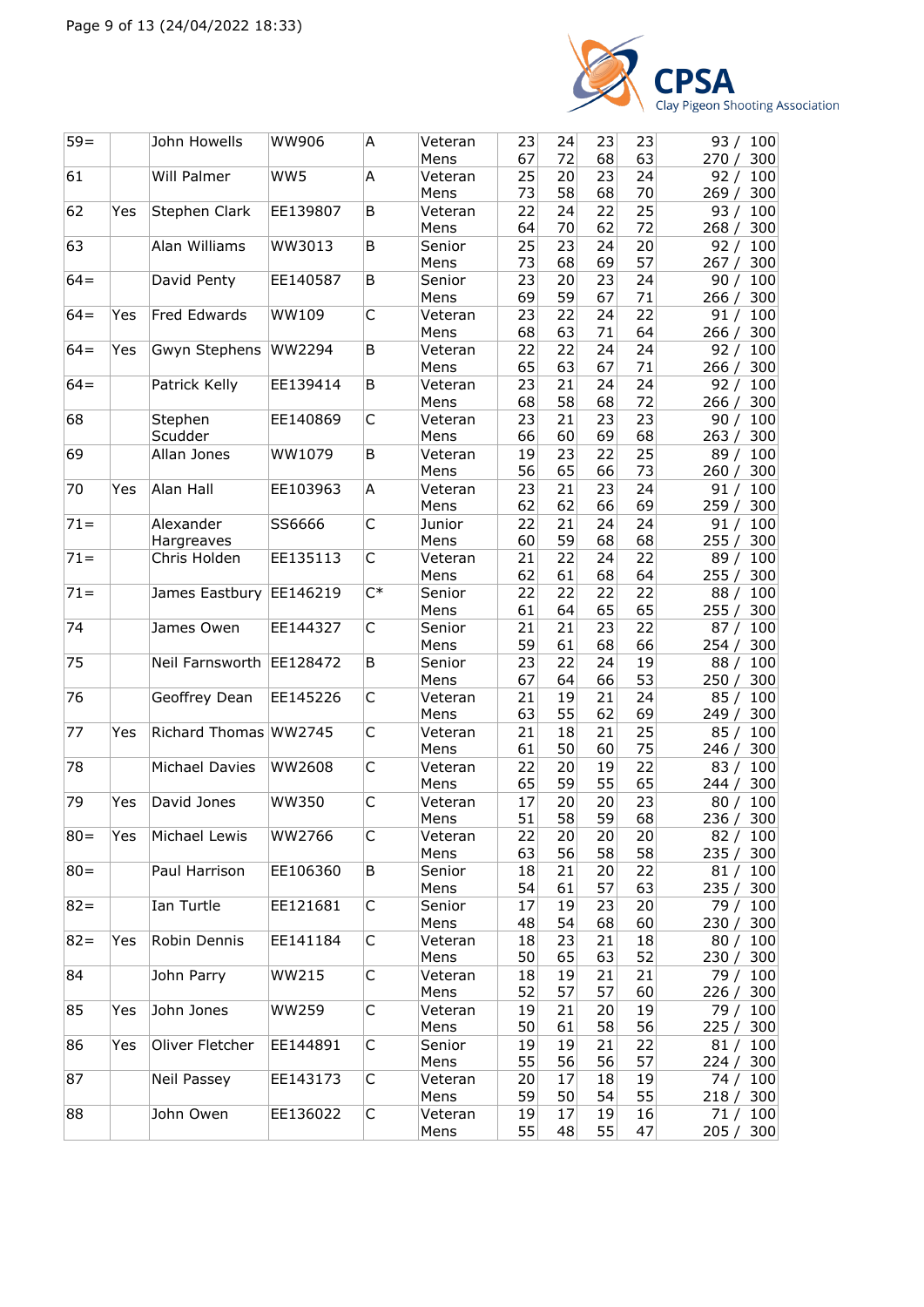

## **Senior**

|                |     |                       |              |       | Layout  | 1  | 2               | 3  | 4               |              |
|----------------|-----|-----------------------|--------------|-------|---------|----|-----------------|----|-----------------|--------------|
|                |     |                       |              |       | Targets | 25 | 25              | 25 | $\overline{25}$ |              |
| $\#$           | T/0 | Name                  | <b>CPSA</b>  | Class | Cat     |    |                 |    |                 | Total        |
| $\overline{1}$ |     | William               | WW818        | AA    | Senior  | 25 | 25              | 25 | 25              | 100<br>100/  |
|                |     | Andrews               |              |       | Mens    | 75 | 72              | 74 | 75              | 300<br>296/  |
| $2 =$          |     | Paul Chaplow          | EE300        | AA    | Senior  | 24 | 25              | 25 | 25              | 100<br>99/   |
|                |     |                       |              |       | Mens    | 72 | 74              | 74 | 75              | 295/<br>300  |
| $2 =$          |     | Paul Davies           | WW2719       | AA    | Senior  | 25 | 25              | 25 | 25              | 100<br>100/  |
|                |     |                       |              |       |         |    | 75              | 75 | 72              | 295/         |
|                |     |                       |              |       | Mens    | 73 |                 |    |                 | 300          |
| $2 =$          |     | Robert Collins        | WW1094       | AA    | Senior  | 25 | 25              | 25 | 24              | 100<br>99/   |
|                |     |                       |              |       | Mens    | 73 | 75              | 75 | 72              | 295/<br>300  |
| $5 =$          | Yes | Ian Lloyd             | <b>WW276</b> | A     | Senior  | 25 | 25              | 24 | 25              | 99 / 100     |
|                |     |                       |              |       | Mens    | 75 | 74              | 72 | 73              | 294 / 300    |
| $5 =$          |     | Phillip Morgan        | WW376        | AA    | Senior  | 24 | 25              | 25 | 25              | 100<br>99 /  |
|                |     |                       |              |       | Mens    | 70 | 75              | 74 | 75              | 300<br>294/  |
| $7 =$          |     | Alan Evans            | WW2241       | AA    | Senior  | 25 | $\overline{25}$ | 24 | $\overline{25}$ | 99/<br>100   |
|                |     |                       |              |       | Mens    | 74 | 74              | 71 | 74              | 293 / 300    |
| $7 =$          |     | John Jones            | WW2596       | AA    | Senior  | 25 | 24              | 24 | 25              | 100<br>98/   |
|                |     |                       |              |       |         |    |                 |    |                 |              |
|                |     |                       |              |       | Mens    | 75 | 72              | 72 | 74              | 293/<br>300  |
| 9              |     | Elis Jones            | WW2324       | AA    | Senior  | 24 | 25              | 25 | 25              | 99 /<br>100  |
|                |     |                       |              |       | Mens    | 69 | 73              | 75 | 75              | 300<br>292 / |
| 10             |     | Adrian                | SS6501       | B     | Senior  | 25 | 24              | 24 | 25              | 98/<br>100   |
|                |     | Hargreaves            |              |       | Mens    | 71 | 71              | 71 | 75              | 288/<br>300  |
| 11             |     | <b>Oliver Collins</b> | <b>WW682</b> | AA    | Senior  | 24 | 25              | 24 | 25              | 100<br>98/   |
|                |     |                       |              |       | Mens    | 72 | 71              | 69 | 75              | 287/<br>300  |
| 12             | Yes | Ian Foster            | WW2890       | A     | Senior  | 25 | 24              | 25 | 23              | 100<br>97 /  |
|                |     |                       |              |       |         | 72 | 71              | 74 | 69              |              |
|                |     |                       |              |       | Mens    |    |                 |    |                 | 286 /<br>300 |
| $13 =$         |     | Nigel Clarke          | WW1798       | B     | Senior  | 24 | 24              | 25 | 25              | 98/<br>100   |
|                |     |                       |              |       | Mens    | 67 | 69              | 74 | 74              | 284/<br>300  |
| $13 =$         |     | Peter Richards        | EE120556     | A     | Senior  | 25 | 24              | 25 | 23              | 100<br>97/   |
|                |     |                       |              |       | Mens    | 73 | 72              | 74 | 65              | 300<br>284/  |
| $15 =$         | Yes | Dylan Owen            | WW2715       | A     | Senior  | 24 | 23              | 24 | 25              | 96/<br>100   |
|                |     |                       |              |       | Mens    | 70 | 69              | 69 | 74              | 282/<br>300  |
| $15 =$         |     | Kenneth               | EE139223     | C     | Senior  | 25 | 23              | 25 | 23              | 96 / 100     |
|                |     | Hudson                |              |       | Mens    | 72 | 68              | 75 | 67              | 282 / 300    |
| $15 =$         |     | Mark Williams         | WW2840       | B     | Senior  | 23 | 25              | 24 | 25              | 100<br>97 /  |
|                |     |                       |              |       |         |    |                 |    |                 |              |
|                |     |                       |              |       | Mens    | 67 | 72              | 70 | 73              | 282/<br>300  |
| $18 =$         | Yes | Peter Parker          | EE94407      | AA    | Senior  | 24 | 23              | 24 | 24              | 100<br>95/   |
|                |     |                       |              |       | Mens    | 70 | 69              | 71 | 71              | 281/<br>300  |
| $18 =$         |     | Robert Jones          | WW2325       | B     | Senior  | 25 | 25              | 23 | 23              | 96/<br>100   |
|                |     |                       |              |       | Mens    | 71 | 73              | 68 | 69              | 281 / 300    |
| $20 =$         |     | Philip Mills          | WW1544       | A     | Senior  | 24 | 25              | 23 | 23              | 95 /<br>100  |
|                |     |                       |              |       | Mens    | 71 | 73              | 68 | 68              | 280 / 300    |
| $20 =$         |     | Rheinallt Evans       | WW2340       | A     | Senior  | 22 | 23              | 25 | 24              | 94 / 100     |
|                |     |                       |              |       | Mens    | 66 | 69              | 74 | 71              | 280/<br>300  |
|                |     |                       |              |       |         |    |                 | 25 |                 |              |
| $20 =$         |     | Stephen Kirby         | EE95341      | AA    | Senior  | 24 | 24              |    | 23              | 100<br>96/   |
|                |     |                       |              |       | Mens    | 69 | 70              | 73 | 68              | 280 / 300    |
| 23             |     | Martin Jones          | WW2597       | A     | Senior  | 22 | 24              | 25 | 24              | 95 / 100     |
|                |     |                       |              |       | Mens    | 65 | 70              | 73 | 71              | 279 / 300    |
| 24             | Yes | Dennis Evans          | WW433        | A     | Senior  | 23 | 25              | 25 | 22              | 95 / 100     |
|                |     |                       |              |       | Mens    | 64 | 75              | 75 | 64              | 278 / 300    |
| 25             | Yes | Craig                 | EE115567     | AA    | Senior  | 24 | 24              | 25 | 23              | 96 / 100     |
|                |     | Bebbington            |              |       | Mens    | 68 | 69              | 73 | 66              | 276/<br>300  |
| 26             |     | Jason Linnell         | EE128135     | AA    | Senior  | 24 | 21              | 23 | 24              | 100<br>92/   |
|                |     |                       |              |       | Mens    | 71 | 62              | 69 | 72              |              |
|                |     |                       |              |       |         |    |                 |    |                 | 274 / 300    |
| 27             |     | David Owen            | WW2824       | B     | Senior  | 23 | 25              | 25 | 21              | 94 / 100     |
|                |     |                       |              |       | Mens    | 66 | 74              | 71 | 62              | 273 / 300    |
| 28             |     | Darryl Perry          | WW2948       | A     | Senior  | 25 | 21              | 25 | 24              | 100<br>95 /  |
|                |     |                       |              |       | Mens    | 73 | 61              | 69 | 69              | 272/<br>300  |
|                |     |                       |              |       |         |    |                 |    |                 |              |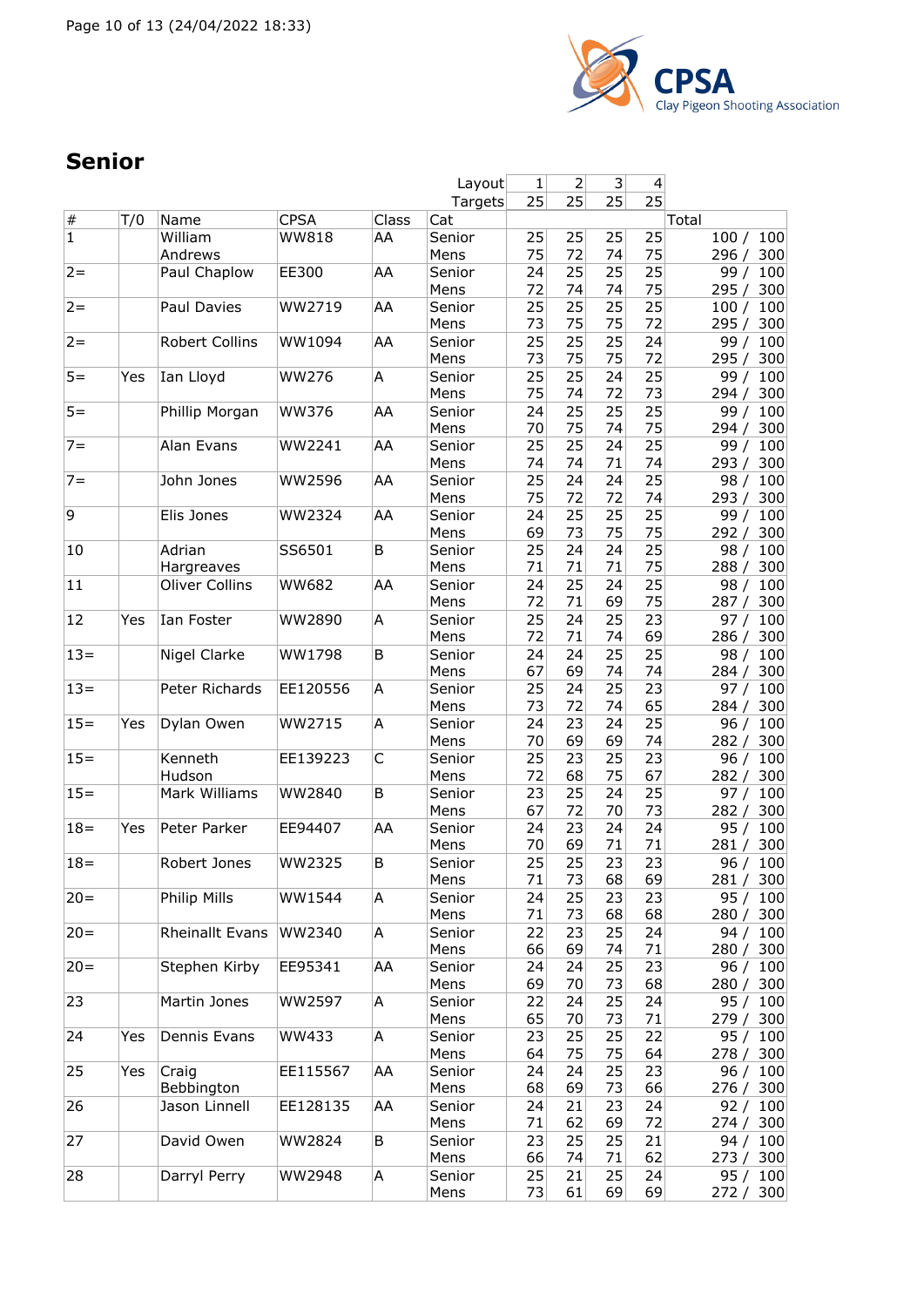

| $29=$  |     | John Davies              | WW3005   | C     | Senior | 24 | 23 | 24 | 24 | 95/<br>100  |
|--------|-----|--------------------------|----------|-------|--------|----|----|----|----|-------------|
|        |     |                          |          |       | Mens   | 70 | 64 | 66 | 71 | 300<br>271/ |
| $29 =$ |     | Steven Smith             | EE145336 | C     | Senior | 22 | 24 | 24 | 24 | 100<br>94/  |
|        |     |                          |          |       | Mens   | 65 | 70 | 70 | 66 | 300<br>271/ |
| 31     |     | Gwyn Davies              | WW1284   | A     | Senior | 24 | 24 | 22 | 24 | 100<br>94/  |
|        |     |                          |          |       | Mens   | 67 | 70 | 64 | 69 | 300<br>270/ |
| 32     |     | Alan Williams            | WW3013   | B     | Senior | 25 | 23 | 24 | 20 | 100<br>92/  |
|        |     |                          |          |       | Mens   | 73 | 68 | 69 | 57 | 300<br>267/ |
| 33     |     | David Penty              | EE140587 | B     | Senior | 23 | 20 | 23 | 24 | 100<br>90/  |
|        |     |                          |          |       | Mens   | 69 | 59 | 67 | 71 | 300<br>266/ |
| 34     |     | Emma Percival            | EE133374 | C     | Senior | 22 | 22 | 24 | 23 | 100<br>91/  |
|        |     |                          |          |       | Ladies | 64 | 64 | 68 | 67 | 300<br>263/ |
| $35=$  |     | Amanda Staffer WW2857    |          | C     | Senior | 24 | 20 | 22 | 21 | 100<br>87 / |
|        |     |                          |          |       | Ladies | 70 | 59 | 65 | 61 | 300<br>255/ |
| $35 =$ |     | James Eastbury EE146219  |          | $C^*$ | Senior | 22 | 22 | 22 | 22 | 88 /<br>100 |
|        |     |                          |          |       | Mens   | 61 | 64 | 65 | 65 | 300<br>255/ |
| 37     |     | James Owen               | EE144327 | C     | Senior | 21 | 21 | 23 | 22 | 100<br>87/  |
|        |     |                          |          |       | Mens   | 59 | 61 | 68 | 66 | 300<br>254/ |
| 38     |     | Neil Farnsworth EE128472 |          | B     | Senior | 23 | 22 | 24 | 19 | 100<br>88/  |
|        |     |                          |          |       | Mens   | 67 | 64 | 66 | 53 | 300<br>250/ |
| 39     | Yes | Deena Irving             | WW1940   | A     | Senior | 19 | 23 | 24 | 23 | 100<br>89 / |
|        |     |                          |          |       | Ladies | 52 | 65 | 69 | 62 | 248/<br>300 |
| 40     |     | Paul Harrison            | EE106360 | B     | Senior | 18 | 21 | 20 | 22 | 100<br>81/  |
|        |     |                          |          |       | Mens   | 54 | 61 | 57 | 63 | 300<br>235/ |
| 41     |     | Ian Turtle               | EE121681 | C     | Senior | 17 | 19 | 23 | 20 | 100<br>79 / |
|        |     |                          |          |       | Mens   | 48 | 54 | 68 | 60 | 300<br>230/ |
| 42     | Yes | Oliver Fletcher          | EE144891 | C     | Senior | 19 | 19 | 21 | 22 | 100<br>81 / |
|        |     |                          |          |       | Mens   | 55 | 56 | 56 | 57 | 224 / 300   |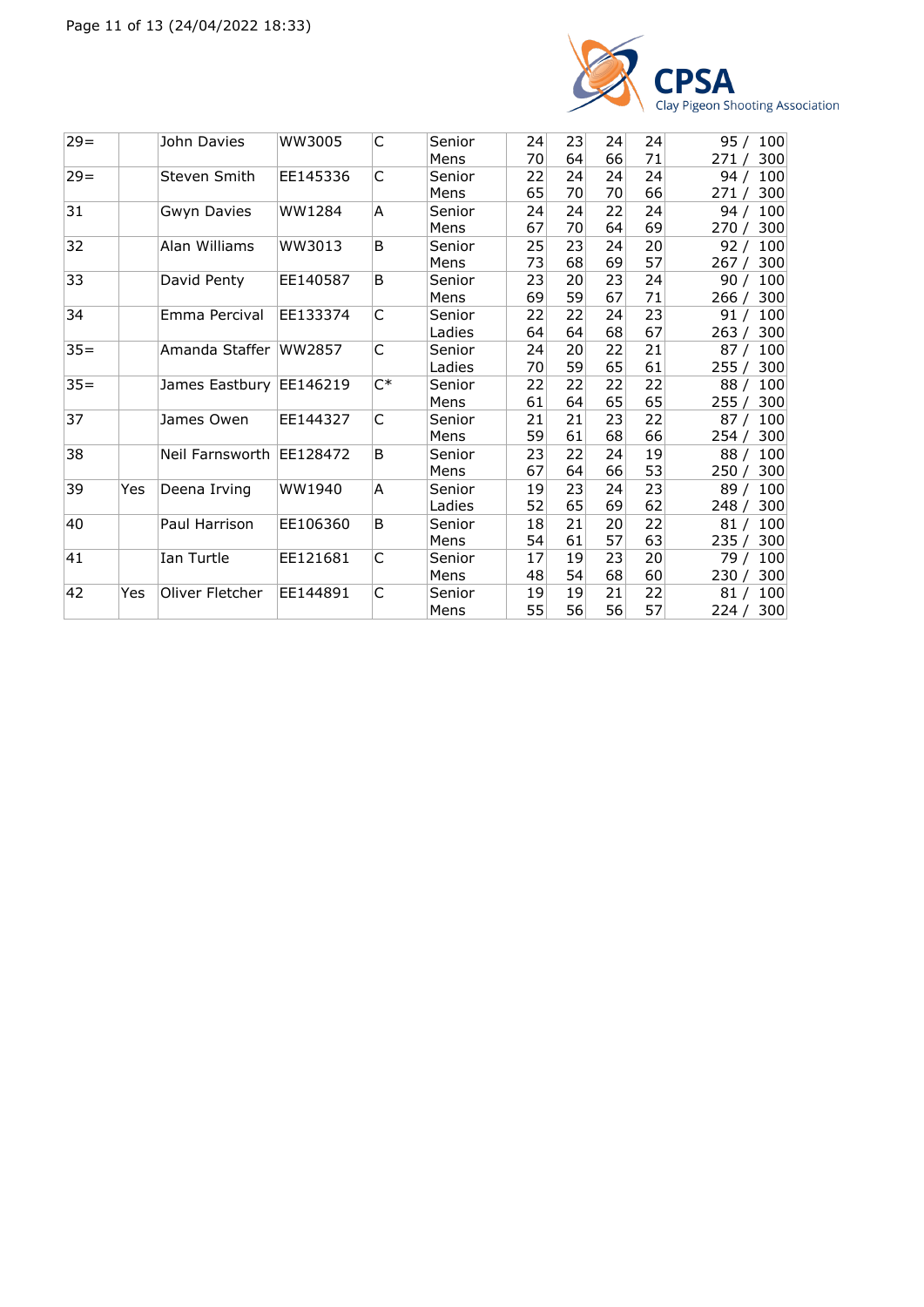

#### **Veteran**

|                |     |                        |              |       | Layout          | 1        | 2        | 3        | 4               |                              |
|----------------|-----|------------------------|--------------|-------|-----------------|----------|----------|----------|-----------------|------------------------------|
|                |     |                        |              |       | Targets         | 25       | 25       | 25       | $\overline{25}$ |                              |
| $\#$           | T/0 | Name                   | <b>CPSA</b>  | Class | Cat             |          |          |          |                 | Total                        |
| $\overline{1}$ |     | Robert Clarke          | <b>WW777</b> | AA    | Veteran<br>Mens | 25<br>73 | 25<br>75 | 25<br>74 | 25<br>74        | 100<br>100/<br>296/<br>300   |
| $\overline{2}$ |     | David Baugh            | WW375        | AA    | Veteran<br>Mens | 25<br>74 | 25<br>75 | 25<br>74 | 24<br>71        | 99/<br>100<br>300<br>294/    |
| $3 =$          |     | Ellis Pritchard        | WW2741       | A     | Veteran         | 25<br>75 | 25<br>75 | 25<br>74 | 23<br>69        | 100<br>98/<br>293/           |
| $3 =$          |     | Keith Bond             | EE6792       | A     | Mens<br>Veteran | 25       | 25       | 25       | 24              | 300<br>100<br>99/            |
|                |     |                        |              |       | Mens            | 73       | 73       | 75       | 72              | 293/<br>300                  |
| $3 =$          |     | Keith Waters           | EE122306     | Α     | Veteran<br>Mens | 24<br>72 | 25<br>74 | 25<br>75 | 24<br>72        | 98 /<br>100<br>293/<br>300   |
| 6              |     | David Ricketts         | <b>WW556</b> | Α     | Veteran<br>Mens | 24<br>69 | 25<br>74 | 25<br>75 | 24<br>72        | 100<br>98/<br>300<br>290/    |
| 7              |     | <b>Alan Davies</b>     | WW1962       | B     | Veteran         | 25       | 24       | 25       | 24              | 98/<br>100                   |
| 8              |     | Philip Jesson          | EE4524       | B     | Mens<br>Veteran | 74<br>23 | 70<br>25 | 75<br>24 | 69<br>25        | 288/<br>300<br>97 $/$<br>100 |
|                |     |                        |              |       | Mens            | 68       | 72       | 71       | 74              | 285 / 300                    |
| 9              |     | Geoffrey Rogers EE4526 |              | Α     | Veteran         | 25       | 23       | 24       | 23              | 95/<br>100                   |
|                |     |                        |              |       | Mens            | 75       | 68       | 72       | 67              | 300<br>282/                  |
| $10=$          |     | Alan Ellison           | EE7578       | B     | Veteran<br>Mens | 24<br>70 | 23<br>69 | 24<br>71 | 24<br>71        | 100<br>95/<br>281/<br>300    |
| $10 =$         |     | Thomas                 | <b>WW551</b> | C     | Veteran         | 24       | 24       | 25       | 23              | 96/<br>100                   |
|                |     | Griffiths              |              |       | Mens            | 70       | 70       | 75       | 66              | 281/<br>300                  |
| $12 =$         |     | David Waite            | WW2577       | B     | Veteran         | 23       | 23       | 24       | 24              | 100<br>94/                   |
| $12 =$         | Yes | Gareth Irving          | WW1134       | AA    | Mens<br>Veteran | 67<br>24 | 69<br>25 | 72<br>22 | 72<br>24        | 280 / 300<br>95/<br>100      |
|                |     |                        |              |       | Mens            | 71       | 75       | 64       | 70              | 280/<br>300                  |
| $12 =$         | Yes | Ian Kippax             | EE141345     | B     | Veteran         | 23       | 24       | 24       | 25              | 100<br>96/                   |
|                |     |                        |              |       | Mens            | 66       | 70       | 70       | 74              | 300<br>280/                  |
| $15 =$         |     | Allan Henry            | EE4336       | AA    | Veteran<br>Mens | 23<br>67 | 21<br>63 | 25<br>74 | 25<br>75        | 94/<br>100<br>279/<br>300    |
| $15 =$         |     | Richard Lewis          | WW2233       | Α     | Veteran<br>Mens | 23<br>67 | 25<br>73 | 24<br>71 | 23<br>68        | 95/<br>100<br>279/<br>300    |
| 17             |     | Thomas                 | WW663        | Α     | Veteran         | 23       | 25       | 24       | 24              | 96/<br>100                   |
|                |     | Devaney                |              |       | Mens            | 67       | 72       | 68       | 71              | 300<br>278/                  |
| 18             |     | Mr A Gardener          | EE7442       | B     | Veteran<br>Mens | 24<br>72 | 23<br>67 | 24<br>70 | 24<br>68        | 95/<br>100<br>277 / 300      |
| $19 =$         |     | <b>Emlyn Davies</b>    | WW1414       | C     | Veteran         | 22       | 25       | 23       | 24              | 94 / 100                     |
|                |     |                        |              |       | Mens            | 66       | 74       | 67       | 69              | 276 / 300                    |
| $19 =$         | Yes | <b>Emrys Roberts</b>   | <b>WW280</b> | B     | Veteran         | 24       | 22       | 22       | 25              | 93 / 100                     |
| $19 =$         |     | Russell Thomas         |              |       | Mens            | 71       | 65       | 66       | 74<br>23        | 276 / 300                    |
|                |     |                        | WW1427       | B     | Veteran<br>Mens | 25<br>74 | 24<br>67 | 24<br>68 | 67              | 96 / 100<br>276 / 300        |
| $22 =$         |     | John Tennison          | EE124363     | B     | Veteran<br>Mens | 25<br>75 | 23<br>67 | 22<br>65 | 23<br>67        | 93 / 100<br>274 / 300        |
| $22 =$         | Yes | John Williams          | WW2852       | C     | Veteran         | 25       | 22       | 22       | 25              | 94 / 100                     |
|                |     |                        |              |       | Mens            | 74       | 64       | 63       | 73              | 274 / 300                    |
| $24 =$         | Yes | <b>Byron Rees</b>      | WW2471       | C     | Veteran<br>Mens | 23<br>69 | 23<br>67 | 25<br>74 | 21<br>62        | 92 / 100<br>272 / 300        |
| $24 =$         | Yes | David Waring           | EE124591     | B     | Veteran         | 22       | 22       | 23       | 25              | 92 / 100                     |
| $24 =$         | Yes | Gareth Lloyd           | WW277        | A     | Mens<br>Veteran | 65<br>24 | 65<br>21 | 68<br>24 | 74<br>23        | 272 / 300<br>92 / 100        |
|                |     |                        |              |       | Mens            | 72       | 60       | 71       | 69              | 272 / 300                    |
| $24 =$         |     | Roger Faulkner         | WW1759       | A     | Veteran         | 22       | 24       | 25       | 23              | 94 / 100                     |
|                |     |                        |              |       | Mens            | 63       | 69       | 71       | 69              | 272 / 300                    |
| 28             |     | John Howells           | WW906        | A     | Veteran<br>Mens | 23<br>67 | 24<br>72 | 23<br>68 | 23<br>63        | 93 / 100<br>270 / 300        |